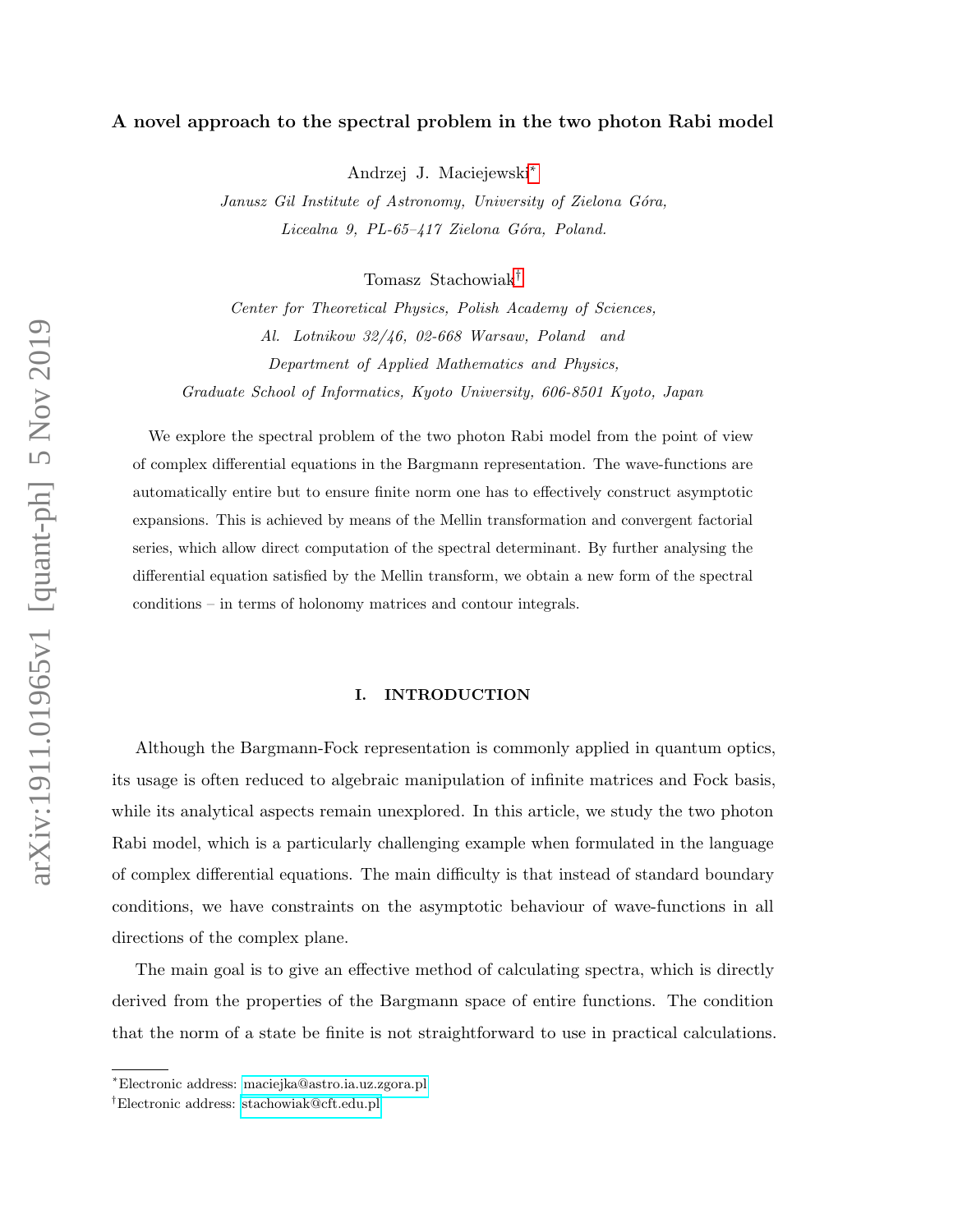Our main result is to recast that requirement into constraints on the holonomy group of the differential equation obtained by the Mellin transform of the original system. This approach provides a novel theoretical framework, and additionally has a simple numerical implementation.

Behind this mathematical description the idea is very simple. The physical condition that the norm of an eigenstate is finite requires that solutions of differential equations with "good" asymptotics glue nicely. Application of the Mellin transformation gives rise a new system of differential equations for which the physical condition is now – the system has a solution which glue local solutions with "good exponents". That is exactly the same form as the quantisation problem formulated e.g. for the Rabi model [\[1\]](#page-26-0). At this point one can apply a variant of arbitrary methods used for studying such models. In this paper we propose a seemingly new one based on holonomy group of the system.

Stated another way, we wish to show how mathematical objects such as the analytical continuation, Mellin transform and asymptotic series can be effectively used to obtain the spectrum of physical problems whose Schroedinger equation can be considered on the complex plane. We will demonstrate all the relevant steps using an example from quantum optics.

The Hamiltonian of the two photon Rabi model has the form

<span id="page-1-0"></span>
$$
H = \omega a^{\dagger} a + \frac{\omega_0}{2} \sigma_z + 2g \left[ (a^{\dagger})^2 + (a)^2 \right] \sigma_x, \tag{1}
$$

where  $\sigma_x$ ,  $\sigma_y$ , and  $\sigma_z$  are the Pauli matrices;  $a^{\dagger}$  and a are photon creation and annihilation operators. It is also known as the two-photon Jaynes-Cummings model investigated initially in [\[2\]](#page-26-1) and with a view to population inversion in [\[5\]](#page-26-2). For very recent studies of the two-photon Rabi model we refer the reader to [\[15,](#page-27-0) [16\]](#page-27-1) where a detailed references for this subject can be found.

This system and the Rabi model were also extensively investigated in the PhD thesis of C. Emary [\[3\]](#page-26-3). In the subsequent paper [\[4\]](#page-26-4) the authors show that the system is quasiexactly-solvable, i.e., a finite number of eigen-states is known explicitly. However, for generic values of the physical parameters the spectrum is determined by a dedicated numerical methods based on diagonalisation. As noticed in the above references without the rotating wave approximation the system is not integrable.

On the other hand, in [\[13\]](#page-26-5) the author claims that the system is solvable and that the eigen-energies are zeros of a certain expression called G function. Yet another scheme of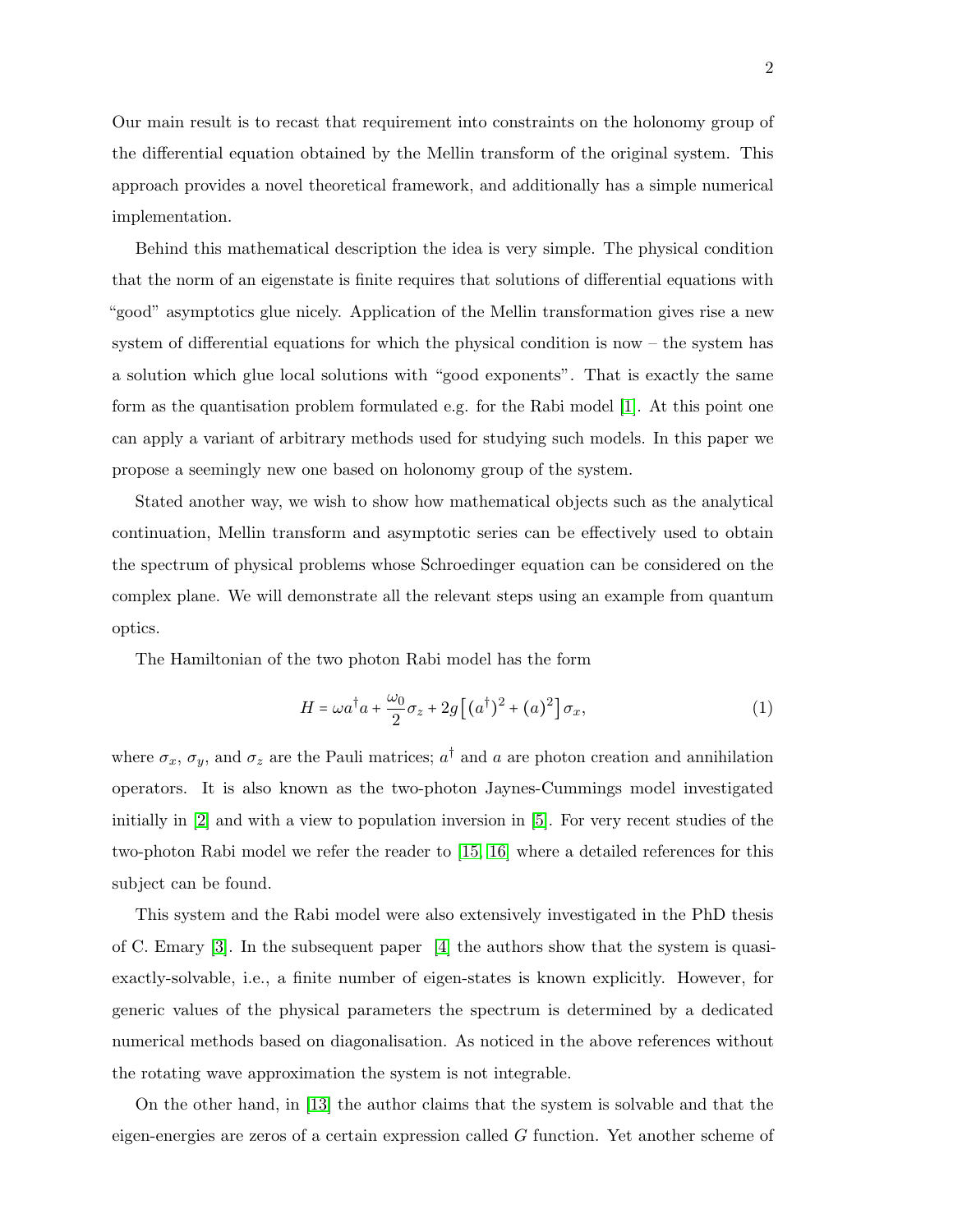a "simple" spectra calculation for the Rabi two-photon model was proposed in [\[14\]](#page-27-2) and according to the authors it gives a much simpler expression for the G function. However, as we have shown  $[6]$ , the G function used in  $[13]$  is identically zero, so it cannot be reliably used to obtain the spectrum. Note that the Frobenius method, or its variants, utilised in these papers can be applied to obtain a solution or G function for any such system and hence says nothing about solvability.

This motivates the second goal of this article, which is to use the method introduced here to derive, as explicit as possible, a spectral determinant whose zeros are the eigen-energies of the two photon Rabi model. At the same time, we want the derivation to follow from the basic formulation of a quantum eigen-problem, without heuristics or conjectures.

The complete analysis consists of several crucial steps. First, the physical system has to be represented in purely mathematical terms, which in this case are: a system of ordinary differential equations on a complex plane and initial or boundary conditions. As it turns out, the boundary conditions here are strictly speaking the asymptotic behaviour at infinity. This initial translation into mathematical language is given in section [II.](#page-2-0)

The problem of asymptotic behaviour of the solutions will then be treated by means of the Mellin transform in section [III.](#page-7-0) As the growth of an entire function can be given in terms of the coefficients of its series expansion, the natural language here is that of recurrence relations and the Mellin transform is very useful in solving them. This will lead to direct spectral conditions in terms of sequences instead of complex functions.

Although ready for applications, the recurrence approach has some drawbacks and the sections [IV](#page-10-0) and [V](#page-12-0) are devoted to overcoming them. We will try to reformulate the spectral condition in analytical, rather than discrete language, giving it as a contour integral and discussing how the analytical continuation leads to the consideration of the holonomy group. Its action is the most important part of our study.

Finally, we will bring the elements of the analysis together formulating a complete criterion in section [VI](#page-13-0) and giving a possible implementation in section [VII.](#page-16-0)

# <span id="page-2-0"></span>II. FORMULATION OF THE PROBLEM

In the Bargmann-Fock representation, see [\[7\]](#page-26-7), the wave function of a two level system  $\psi = (\psi_1, \psi_2)$  is an element of Hilbert space  $\mathcal{H}^2 = \mathcal{H} \times \mathcal{H}$ , where  $\mathcal{H}$  is the Hilbert space of entire functions of one variable  $z \in \mathbb{C}$ . The elegant connection with the standard picture is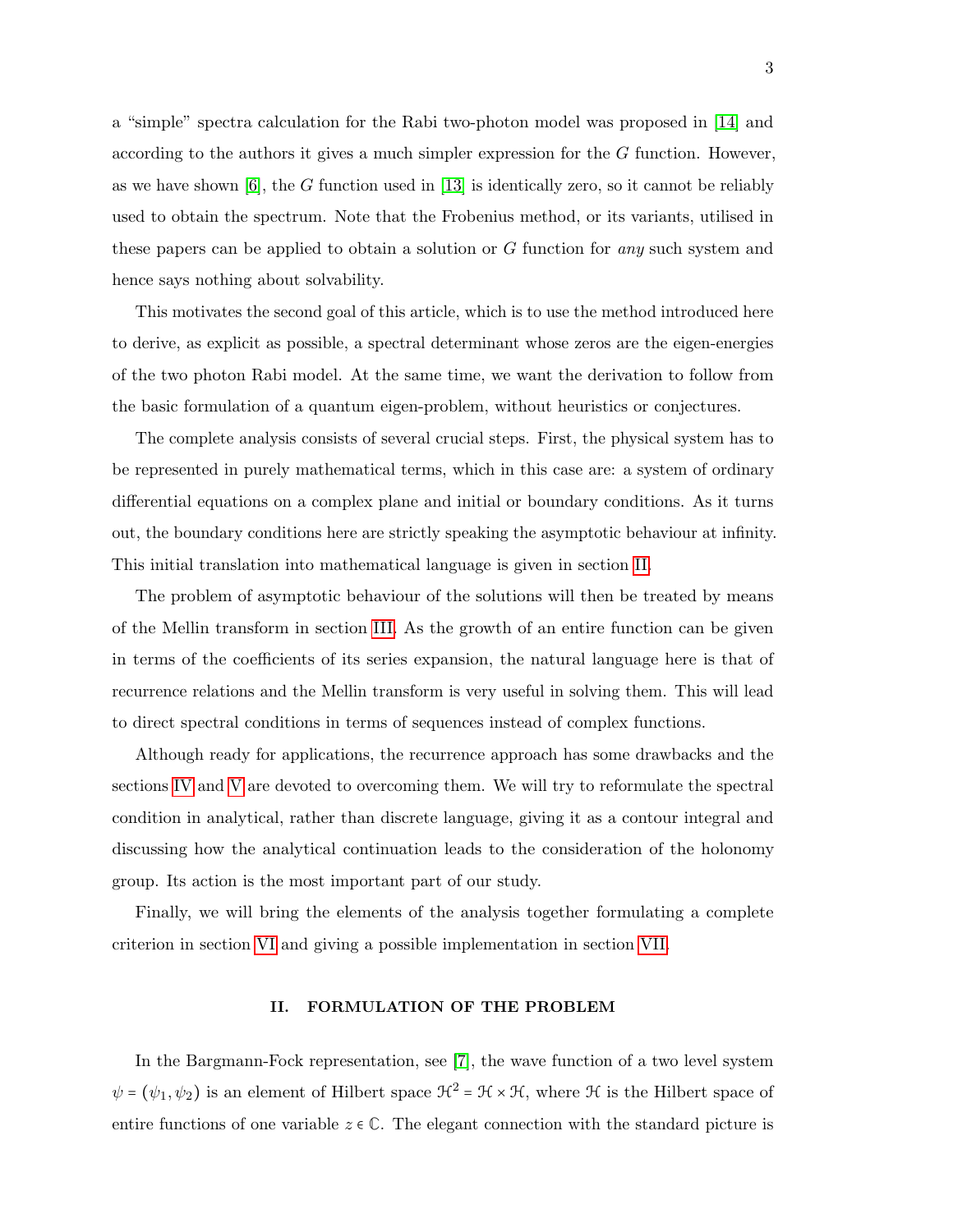that the annihilation and creation operators a, and  $a^{\dagger}$  become  $\partial_z$  and multiplication by z, respectively, for clearly  $[\partial_z, z] = 1$ . The scalar product in  $\mathcal H$  is given by

$$
\langle f,g\rangle = \frac{1}{\pi}\int_{\mathbb{C}}\overline{f(z)}g(z)e^{-|z|^2}\mathrm{d}(\Re(z))\mathrm{d}(\Im(z)).
$$

It is worth mentioning that this space was also introduced, independently of Bargmann, by J. Newman and H. S. Shapiro [\[8,](#page-26-8) [9\]](#page-26-9).

The Hilbert space  $H$  has several peculiar properties. Let us mention two of them:

- 1.  $f(z) \in \mathcal{H}$  does not imply that  $f'(z) \in \mathcal{H}$ .
- 2.  $f(z) \in \mathcal{H}$  does not imply that  $zf(z) \in \mathcal{H}$ .

To understand these rather strange properties we have to recall some definitions and facts from the theory of entire functions, see [\[10,](#page-26-10) [11\]](#page-26-11). If  $f(z)$  is an entire function, then to characterise its growth, the following function is used:

$$
M_f(r) \coloneqq \max_{|z|=r} |f(z)|. \tag{2}
$$

We omit the subscript  $f$  later on, because the investigated function is known from the context. If for an entire function  $f(z)$  we have

$$
\lim_{r \to \infty} \sup \frac{\ln(\ln M(r))}{\ln r} = \varrho, \quad \text{with} \quad 0 \le \varrho \le \infty,
$$
\n(3)

then  $\rho$  is called the order (or growth order) of  $f(z)$ . If, further, the function has positive order  $\rho < \infty$  and satisfies

$$
\lim_{r \to \infty} \sup \frac{\ln M(r)}{r^{\varrho}} = \sigma,\tag{4}
$$

then we say that  $f(z)$  is of order  $\varrho$  and of type  $\sigma$ .

Assume that  $f(z)$  belongs to  $\mathcal{H}$ , then one can prove the following facts [\[7\]](#page-26-7):

- 1.  $f(z)$  is of order  $\rho \leq 2$ .
- 2. If  $\varrho = 2$ , then  $f(z)$  is of type  $\sigma \leq \frac{1}{2}$  $\frac{1}{2}$ .

If  $\rho = 2$  and  $\sigma = \frac{1}{2}$  $\frac{1}{2}$ , then the question whether  $f(z) \in \mathcal{H}$  requires a separate investigation. Exactly in the mentioned case when  $f(z) \in \mathcal{H}$  but  $f'(z) \notin \mathcal{H}$  the function is of order  $\varrho = 2$ and type  $\sigma = \frac{1}{2}$  $\frac{1}{2}$ . For additional details see [\[12\]](#page-26-12).

The usefulness of this representation can immediately be seen with the harmonic oscillator, which represents the radiation. The time-independent Schrödinger equation for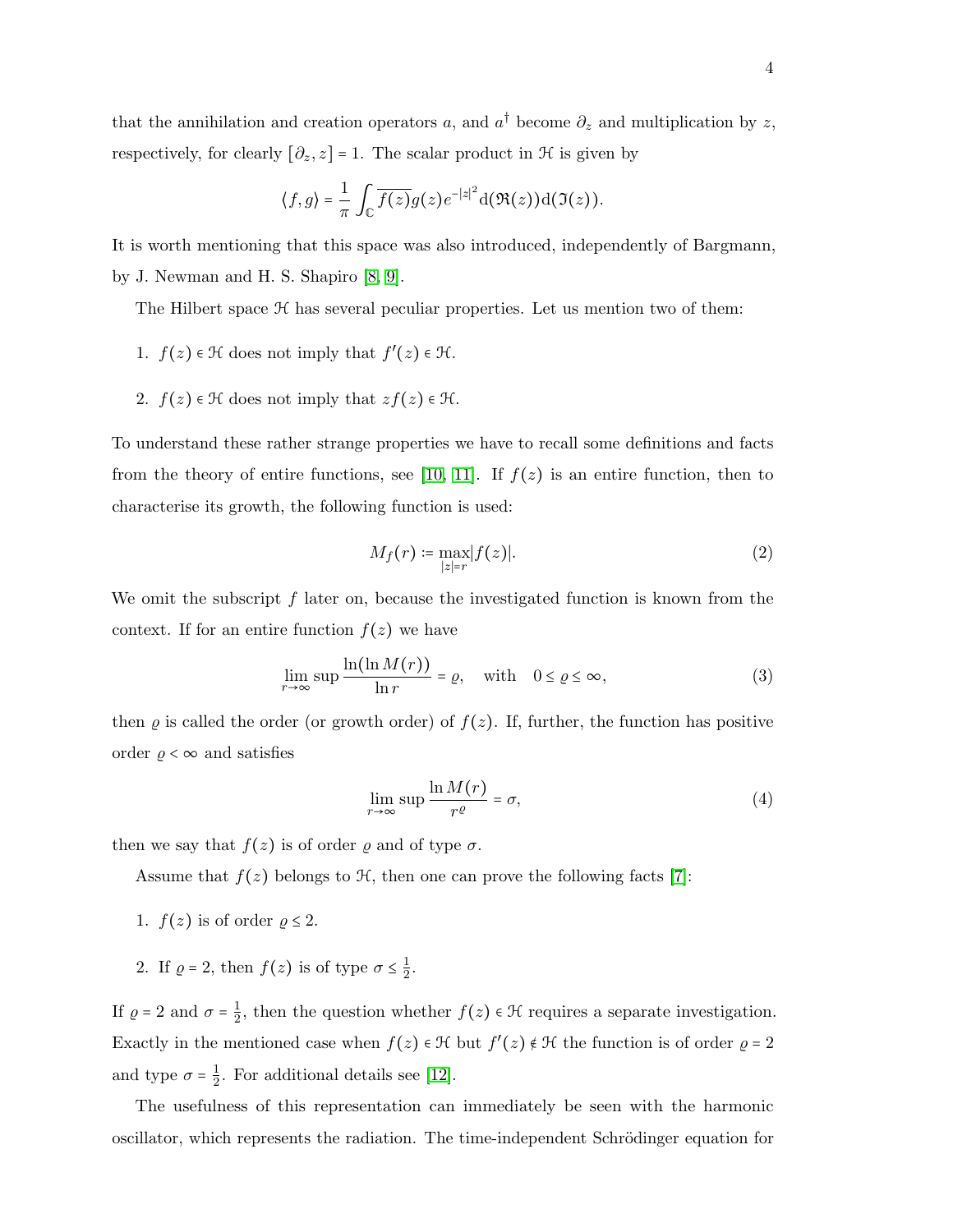energy E is simply  $H\psi(z) = z\psi'(z) = E\psi(z)$  and one immediately recovers the orthonormal eigenbasis as  $\{z^n\}$ /  $\sqrt{n!}$ <sub>n</sub><sub>∈</sub>N. The connection with the usual space of square-integrable functions of  $q$  is given by the integral transformation

$$
\psi(z) = \frac{1}{\sqrt[4]{\pi}} \int_{-\infty}^{\infty} \exp\left[-(z^2 + q^2)/2 + \sqrt{2}qz\right] \phi(q) \mathrm{d}q,\tag{5}
$$

and the kernel is one of the forms of the generating function for the Hermite polynomials. Each  $z^n$  thus corresponds to the appropriately normalised wavefunction  $e^{-q^2/2}H_n(q)$ . In this basis, the annihilation operator  $a$  is just an infinite matrix with entries on the superdiagonal, so the Hamiltonian can be constructed as tensor products of such matrices with the sigma matrices, giving a simple band structure. This allows for direct numerical diagonalization. However, the open question that we wish to tackle is how to determine the spectrum with as explicit exact formulas as possible while avoiding heuristic reasoning.

Now we want to write down the Schrödinger equation for the two photon Rabi model. First, we apply a unitary transformation given by  $U = (\sigma_x + \sigma_z)/\sqrt{2}$  to the Hamiltonian [\(1\)](#page-1-0), which gives

$$
\widetilde{H} = U^{\dagger} H U = \omega a^{\dagger} a + \frac{\omega_0}{2} \sigma_x + 2g \left[ (a^{\dagger})^2 + a^2 \right] \sigma_z = 2g \left\{ 2x a^{\dagger} a + \mu \sigma_x + \left[ (a^{\dagger})^2 + a^2 \right] \sigma_z \right\}, \quad (6)
$$

where we set  $\omega = 4xg$ , and  $\omega_0 = 4\mu g$ . We rewrite the rescaled Hamiltonian in matrix form

$$
K \coloneqq \frac{1}{2g} \widetilde{H} = 2xa^{\dagger}a + \mu \sigma_x + \left[ (a^{\dagger})^2 + a^2 \right] \sigma_z
$$

$$
= \begin{bmatrix} 2xa^{\dagger}a + \left[ (a^{\dagger})^2 + a^2 \right] & \mu \\ \mu & 2xa^{\dagger}a - \left[ (a^{\dagger})^2 + a^2 \right] \end{bmatrix} . \tag{7}
$$

The operator  $K$  can be decomposed as

$$
K = 2xA^{\dagger}A + \mu \sigma_x - 2x\sin^2(\eta),\tag{8}
$$

where

$$
A = \cos(\eta)a + \sin(\eta)a^{\dagger}\sigma_z, \quad \sin(2\eta) = \frac{1}{x}.
$$
 (9)

For a normalized eigen-state  $\psi = (\psi_1, \psi_2)$  we then have

$$
\langle \psi | K | \psi \rangle = 2x \| A \psi \|^2 + \mu \langle \psi | \sigma_x | \psi \rangle - 2x \sin^2(\eta) = E,\tag{10}
$$

which gives the constraint

<span id="page-4-0"></span>
$$
E \geq -\mu - \tan(\eta). \tag{11}
$$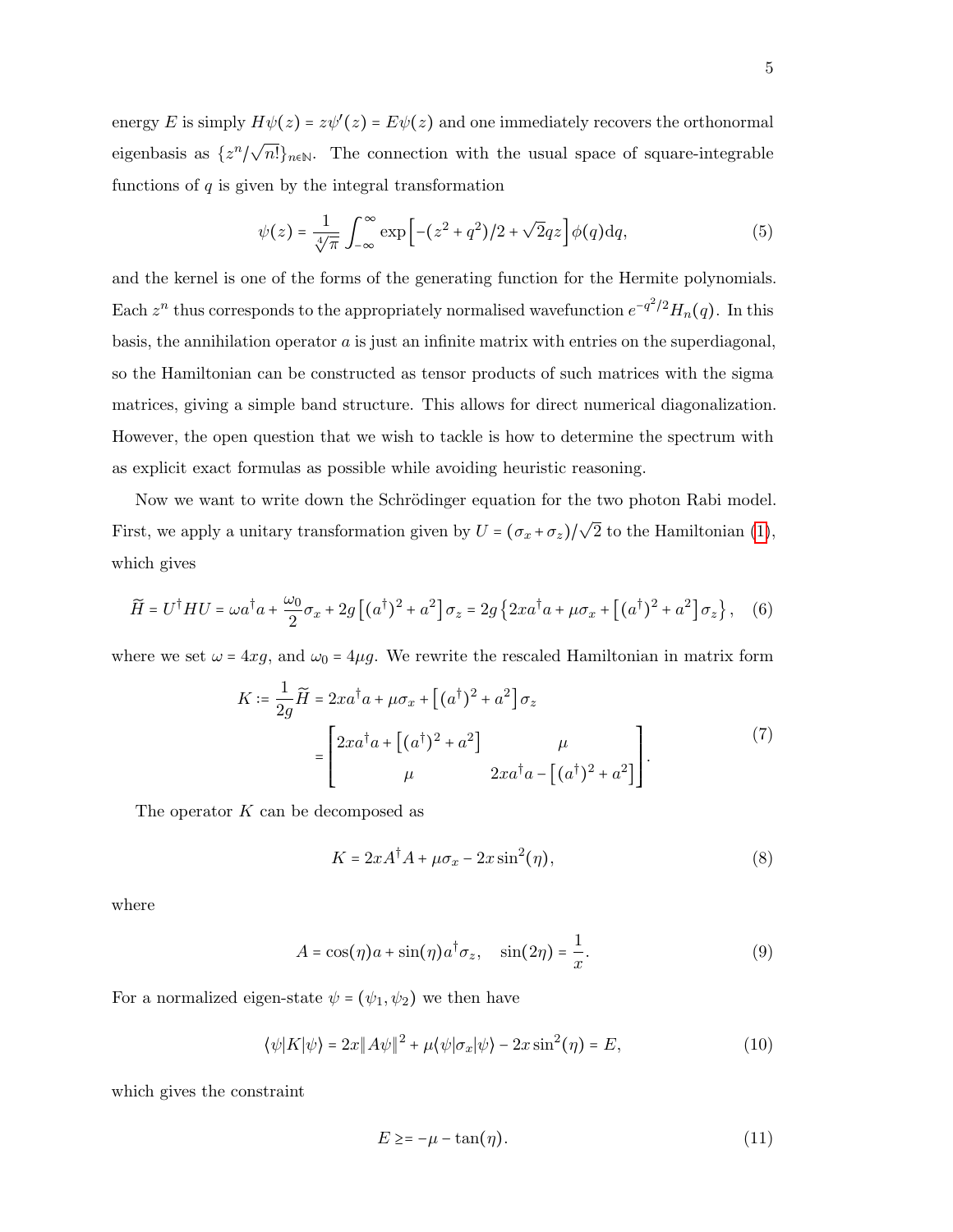In the Bargmann representation the stationary Schrödinger equation  $K\psi = E\psi$ , has the form of the following system of differential equations

<span id="page-5-0"></span>
$$
\psi_1''(z) + 2xz\psi_1'(z) + (z^2 - E)\psi_1(z) + \mu\psi_2(z) = 0,
$$
  

$$
\psi_2''(z) - 2xz\psi_2'(z) + (z^2 + E)\psi_2(z) - \mu\psi_1(z) = 0.
$$
 (12)

In some calculations it is more convenient not to take the above system, but rather the corresponding fourth order equation, obtained by elimination of  $\psi_2$ ,

<span id="page-5-1"></span>
$$
\psi_1^{(iv)} + ((2 - 4x^2)z^2 + 4x)\psi_1'' + 4z(1 + Ex - x^2)\psi_1' + (2 - E^2 + \mu^2 - 4xz^2 + z^4)\psi_1 = 0. \tag{13}
$$

All solutions of this equation are entire, so the other component  $\psi_2$  obtained from the first equation of [\(12\)](#page-5-0) is also entire. This way, the first requirement of the Bargmann picture is identically satisfied. What remains to be checked is the finiteness of the norm.

Essentially all the subsequent work is devoted to the analysis of the behaviour of the solutions at infinity and the structure of the holonomy group of the relevant Mellin transform (introduced in the next section).

There are four basis solutions, and they can be numbered according to their parity, which is generated by the transformation  $\tau$  of the state

$$
\tau\psi(z) = \sigma_x\psi(\mathrm{i}z). \tag{14}
$$

The Hamiltonian commutes with  $\tau$  and the associated symmetry group is  $\mathbb{Z}_4$  isomorphic to  $\{1, \tau, \tau^2, \tau^3\}$ . For a solution with parity s one has

$$
\psi_1(iz) = s\psi_2(z),
$$
  
\n
$$
\psi_2(iz) = s\psi_1(z),
$$
\n(15)

where  $s \in \{+1, -1, i, -i\}$ . Because  $\tau^2 \psi(z) = \psi(-z)$ , the distinction between even and odd solutions represents the  $\mathbb{Z}_2$  subgroup of the symmetry and can be used to simplify the calculation.

In what follows we consider the even case, which includes parities  $s = \pm 1$ ; calculations for the odd case  $s = \pm i$  are completely analogous and the main stages are given in Appendix [A.](#page-19-0)

Let us define the function  $f(\xi)$  such that  $f(z^2) = \psi(z)$ , for which system[\(12\)](#page-5-0) becomes

$$
4\xi f_1''(\xi) + 2(2x\xi + 1)f_1'(\xi) + (\xi - E)f_1(\xi) + \mu f_2(\xi) = 0
$$
  

$$
4\xi f_2''(\xi) - 2(2x\xi - 1)f_2'(\xi) + (\xi + E)f_2(\xi) - \mu f_1(\xi) = 0.
$$
 (16)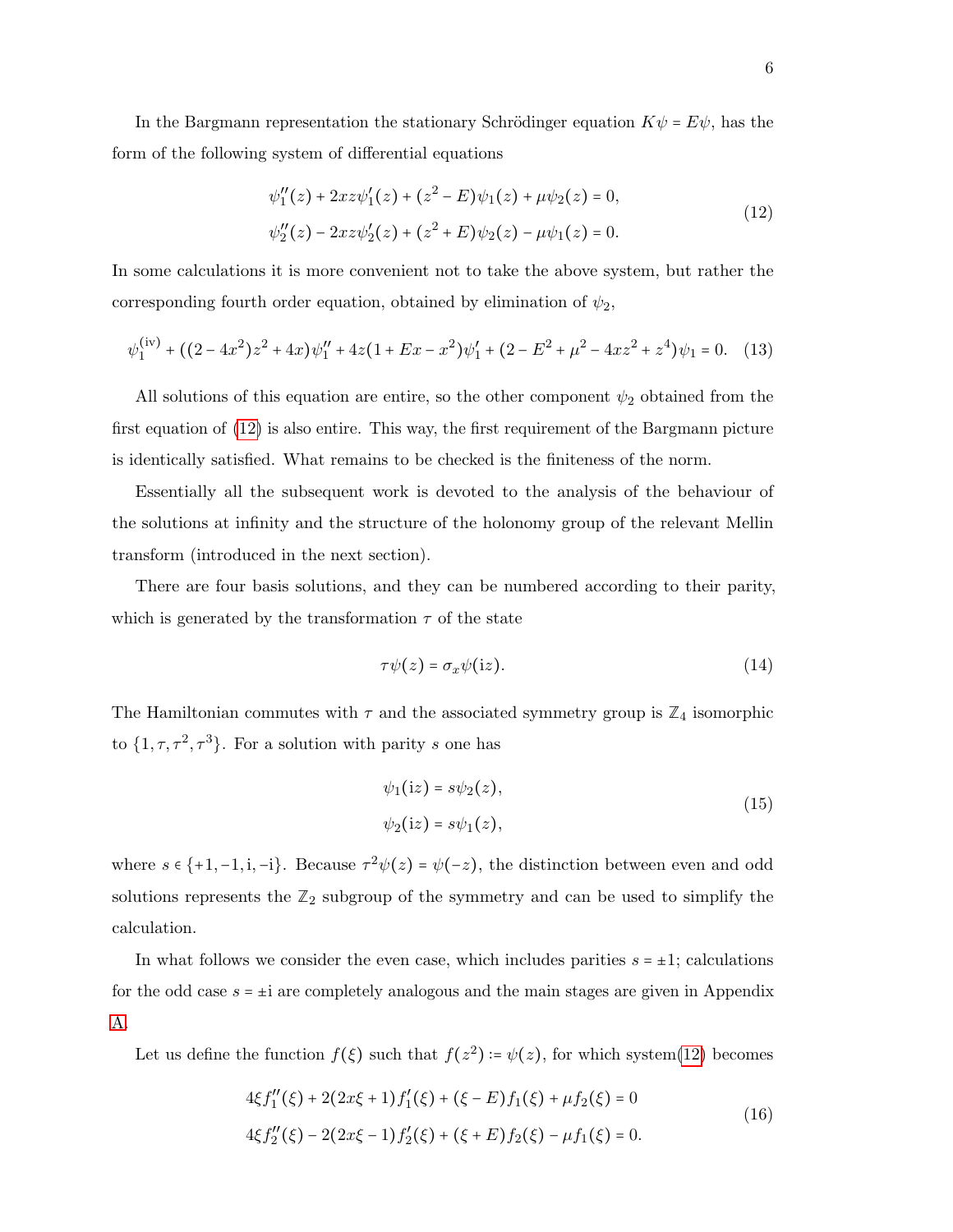This system has a regular singular point at  $\xi = 0$  but we are only interested in its entire solutions, given by series convergent in the whole complex plane

<span id="page-6-3"></span>
$$
f(\xi) = \sum_{n=0}^{\infty} a_n \xi^n,
$$
 (17)

whose vector coefficients  $a_n = [a_n^1, a_n^2]$  $T$  satisfy the matrix recurrence relation

<span id="page-6-4"></span>
$$
2n(2n-1)a_n = \begin{bmatrix} E - 4x(n-1) & -\mu \\ \mu & -E + 4x(n-1) \end{bmatrix} a_{n-1} - a_{n-2}.
$$
 (18)

The initial conditions of the two solutions in question are fixed, save for a multiplicative constant, by the choice of parities. The symmetry action is  $\tau f(\xi) = \sigma_x f(-\xi)$  which leads to  $f_{\pm}(-\xi)=\pm\sigma_x f_{\pm}(\xi)$  or, in terms of the series coefficients,

<span id="page-6-1"></span>
$$
\mathbf{a}_0 = [1, 1]^T, \quad \text{for } s = +1,
$$
  

$$
\mathbf{a}_0 = [1, -1]^T, \quad \text{for } s = -1.
$$
 (19)

The only problem left is if the state has finite norm, which comes down to the aforementioned growth order and type. Given the series expansion  $\psi_1(z) = \sum_{k=0}^{\infty} c_k z^k$  of a solution of [\(13\)](#page-5-1), these quantities can be calculated as the following limits

<span id="page-6-2"></span>
$$
\varrho = \limsup_{k \to \infty} \frac{k \ln k}{\ln(1/|c_k|)}, \qquad (\mathrm{e} \sigma \varrho)^{1/\varrho} = \limsup_{k \to \infty} k^{1/\varrho} |c_k|^{1/k}.
$$
 (20)

Note that because  $\xi = z^2$ , the coefficients satisfy  $c_{2k} = a_k^1$  for even functions, and  $c_{2k+1} = a_k^1$ for odd ones. The order of  $\psi_1(z)$  is thus double that of  $f_1(\xi)$ , while the types are the same.

All the possible orders and types of  $\psi(z)$  can be checked quickly by substituting a formal series of the form

$$
\psi_1(z) = \exp(\sigma z^{\rho}) z^{\rho} \left( 1 + \frac{A_1}{z} + \frac{A_2}{z^2} + \cdots \right) \tag{21}
$$

into equation [\(13\)](#page-5-1), which yields  $\rho = 2$  and four possible types

<span id="page-6-0"></span>
$$
\sigma \in \left\{ \frac{1}{2} (x \pm \sqrt{x^2 - 1}), -\frac{1}{2} (x \pm \sqrt{x^2 - 1}) \right\}.
$$
 (22)

Since the order is 2, the requirement of finite norm constrains the type to the disk  $|\sigma| \leq 1/2$ . The case  $\sigma = 1/2$  is exceptional and is considered in appendix [B.](#page-20-0) The condition  $\sigma < 1/2$ implies the first physical requirement  $x > 1$ , and that only two out of four types in [\(22\)](#page-6-0) are suitable.

The key difficulty here is that it is a priori unknown which particular solution  $\psi(z)$ specified around  $z = 0$  has which growth type  $\sigma$ . In terms of the recurrence relation, one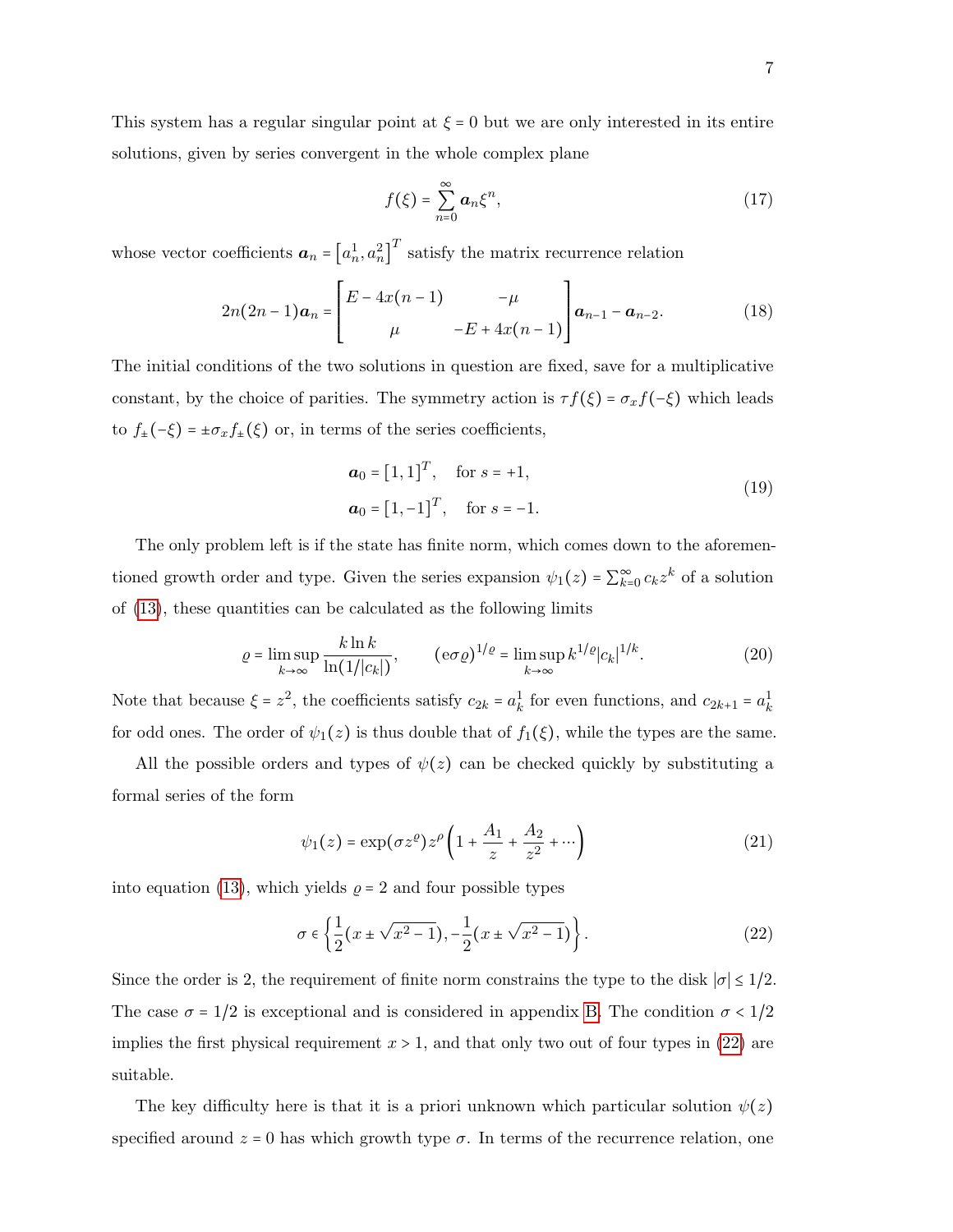has particular solutions  $a_n$  with the initial conditions [\(19\)](#page-6-1), but their behaviour as  $n \to \infty$ required for calculating [\(20\)](#page-6-2) remains to be checked. In general, the recurrence relation has 4 basis solutions  $\mathbf{b}_n$  each with a different behaviour at infinity. In our case they can be determined to be of the form

$$
\boldsymbol{b}_n \sim n^{\alpha n + \rho} \beta^n \boldsymbol{A}(n^{-1/p}), \tag{23}
$$

where  $\bm{A}$  is an asymptotic formal power series with some suitable integer  $p$ . For a general method of finding the asymptotic solutions of linear recurrence relations see [\[19\]](#page-27-3).

Using methods of this reference, it can be shown that such a basis can be taken to be asymptotically simple in the sense that its members exhaust all possible behaviors at infinity, i.e., the sets  $\{\alpha, \rho, \beta, \mathbf{A}\}\$ . Consequently, each  $a_n$  can be represented as a linear combination of such asymptotically simple  $\mathbf{b}_n$  and this decomposition will provide information about asymptotics of  $a_n$ ,  $f(\xi)$  given by [\(17\)](#page-6-3) and hence also about  $\psi(z)$ .

The main tool to achieve this will be a modified Mellin transform which gives *convergent* expressions for  $a_n$  in the form of factorial series. Such expressions are both valid for finite n and have prescribed asymptotic behaviour, so they can be compared with  $a_n$  obtained recursively from [\(19\)](#page-6-1). As the solutions of a linear recursion relation form a vector space, the problem will come down to checking dependence of finite-dimensional vectors.

## <span id="page-7-0"></span>III. THE MELLIN TRANSFORM

Following Okubo [\[18\]](#page-27-4), to determine solutions of the above difference equation with prescribed asymptotic behaviour, we will use the integral representation

<span id="page-7-1"></span>
$$
\boldsymbol{b}_n = \mathcal{M}[\boldsymbol{v}]_n \coloneqq \frac{1}{\Gamma(1 + n/\varrho)} \int_C u^n \boldsymbol{v}(u) \mathrm{d}u,\tag{24}
$$

where,  $\mathbf{v} = [v_1(u), v_2(u)]^T$ , and the contour C will be chosen such that the integrand resumes its initial value after  $u$  has described  $C$ . When compared to [\[18\]](#page-27-4), the index  $n$  is shifted by 1 and we have modified the argument of the  $\Gamma$  function to reflect the behaviour of coefficients of an entire function of order  $\rho$ . This can be easily seen from the asymptotics

$$
\frac{1}{\Gamma(n/\varrho)} \sim \sqrt{\frac{n}{2\pi\varrho}} \left(\frac{e\varrho}{n}\right)^{n/\varrho},\tag{25}
$$

while the formulae [\(20\)](#page-6-2) gives a simple example of coefficients of an entire function of order  $\varrho$ :

$$
c_n = \left(\frac{\sigma \mathbf{e}\varrho}{n}\right)^{n/\varrho}.\tag{26}
$$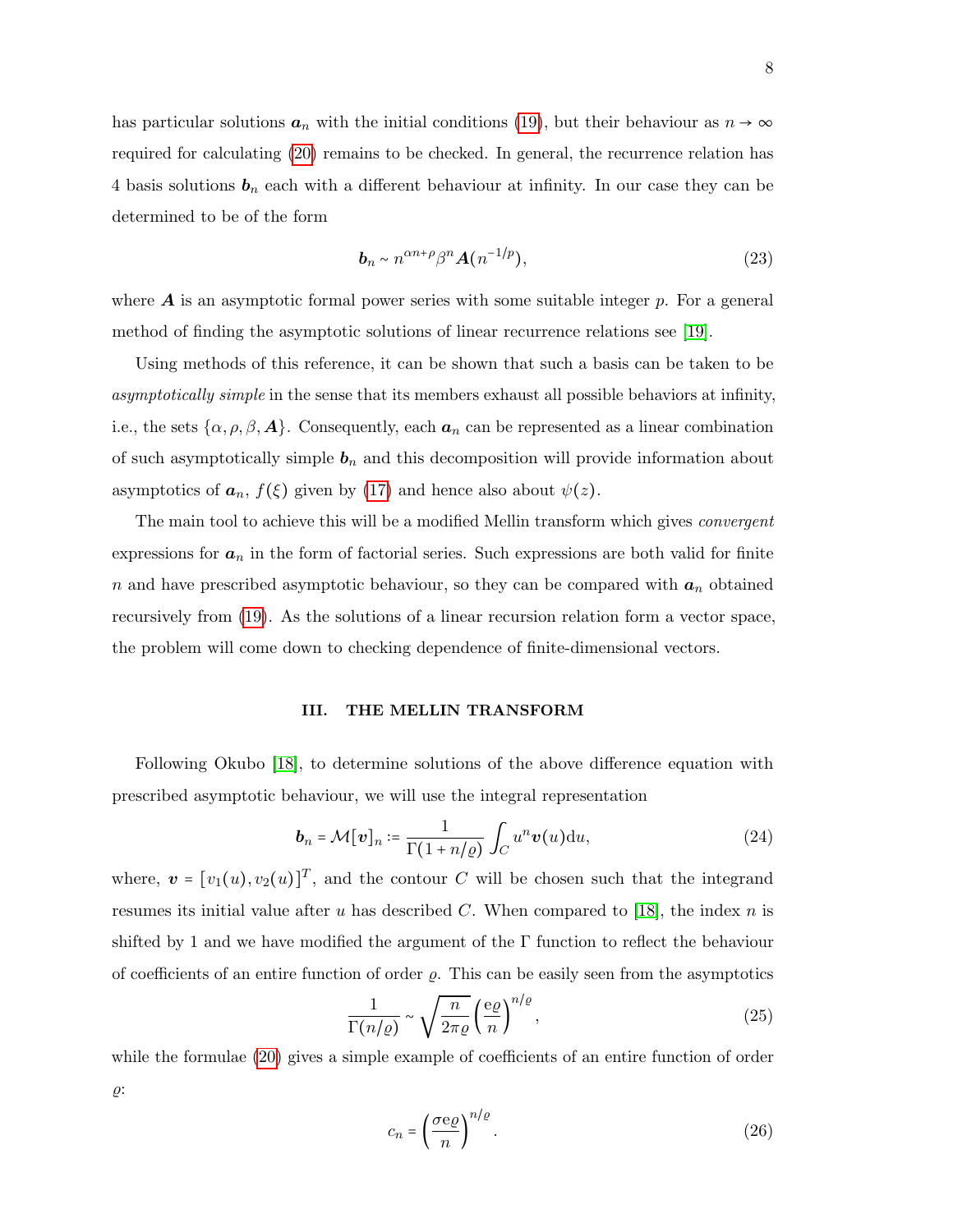In other words, the  $\Gamma$  factor ensures the order of  $\rho$ , whereas the  $\sigma^n$  factor, which specifies the type, will have to be recovered from the integral, by using a suitable  $v(u)$ .

In our case, the order of  $\psi(z)$  is 2, so we should use  $\Gamma(n/2)$  to analyse [\(12\)](#page-5-0) or [\(13\)](#page-5-1) directly, but thanks to the separation of even and odd solutions, we can instead deal with  $f(\xi)$ , which has order 1.

Thus, substituting the Mellin transform with  $\rho = 1$  into relation [\(18\)](#page-6-4), we can transform it into a differential equation with integration by parts of the form

$$
\int_C n^l u^{n-1} \boldsymbol{v}(u) \mathrm{d}u = [n^{l-1} u^n \boldsymbol{v}(u)]_C - \int_C n^{l-1} u^n \boldsymbol{v}'(u) \mathrm{d}u. \tag{27}
$$

This allows to factor the integrand so that in the end the difference equation becomes

<span id="page-8-0"></span>
$$
\frac{1}{\Gamma(n)} \int_C u^{n-1} \left( (4u^2 + 4x\sigma_z u + 1) v' + (6u + (E + 4x)\sigma_z) - i\mu \sigma_y \right) v \, du
$$
\n
$$
- \frac{1}{\Gamma(n)} \left[ u^{n-1} (4u^2 + 4x\sigma_z u + 1) v \right]_C = 0,
$$
\n(28)

so the system to solve for  $v$  is

<span id="page-8-1"></span>
$$
\frac{d\mathbf{v}}{du} = M(u)\mathbf{v}, \quad M(u) := -\begin{bmatrix} \frac{6u + 4x + E}{4u^2 + 4xu + 1} & \frac{-\mu}{4u^2 + 4xu + 1} \\ \frac{\mu}{4u^2 - 4xu + 1} & \frac{6u - 4x - E}{4u^2 - 4xu + 1} \end{bmatrix}.
$$
(29)

This system has five regular singular points  $u_0$ 

$$
u_0 \in \Omega = \left\{ \pm \frac{\kappa}{2}, \pm \frac{1}{2\kappa}, \infty \right\}, \quad \text{where} \quad x = \frac{\kappa}{2} + \frac{1}{2\kappa},
$$
 (30)

and by the restrictions on x we choose  $0 \lt k \lt 1$ . The characteristic exponents at these points are the following

$$
\{0, -\chi\}, \quad \text{for} \quad u_0 = \pm \frac{\kappa}{2}
$$
\n
$$
\left\{0, \chi - \frac{3}{2}\right\}, \quad \text{for} \quad u_0 = \pm \frac{1}{2\kappa}:
$$
\n
$$
\left\{-\frac{3}{2}, -\frac{3}{2}\right\}, \quad \text{for} \quad u_0 = \infty,
$$
\n(31)

where we introduced a natural spectral parameter

$$
\chi = \frac{\kappa (E + \kappa)}{2(1 - \kappa^2)} + 1.
$$
\n(32)

It is not a coincidence that the positions of these points are precisely the growth types of the entire functions  $f(\xi)$  and  $\psi(z)$ , as will soon become apparent. We also note that there is a bound by [\(11\)](#page-4-0),  $\chi \ge -\frac{\mu \kappa}{2(1-\kappa)}$  $\frac{\mu\kappa}{2(1-\kappa^2)}+1$ , because  $\kappa = \tan(\eta)$ .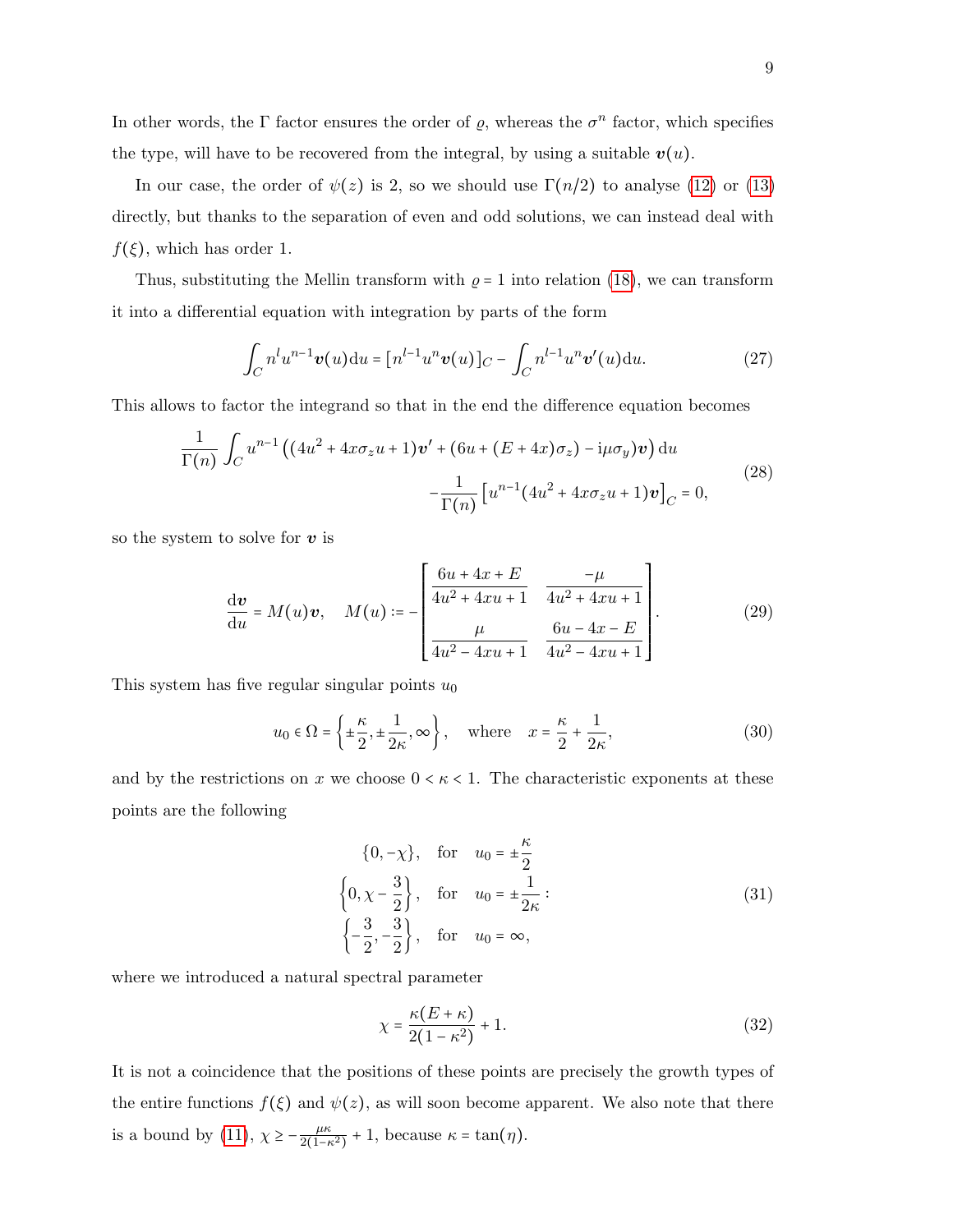Now the question is how to distinguish local solutions appropriate for the Mellin formula. On the one hand, the integral cannot vanish identically, so the solution cannot be single valued if the contour is a loop. On the other, the integrand must resume the same value on both ends of C. Depending on  $\chi$  then, we are lead to several possibilities.

If  $\chi$  is not a negative integer, then one local solution around  $u = \pm \kappa/2$  always has some kind of singularity: either there is a branch point, a pole or a logarithmic term. This allows for choosing the contour C simply as a loop starting at  $u = 0$  encircling a specific singular point  $\pm \kappa/2$  in the positive direction and going back to zero. Choosing  $v(u)$  to be a solution which is multivalued in a disk centred at  $u_0$  will ensure that the integral  $(24)$ does not vanish identically, while the boundary term in integration by parts will vanish at both ends, i.e.  $u = 0$ , provided that u enters with positive power. The lowest power boundary term in [\(28\)](#page-8-0) is  $u^{n-1}v$ ; consequently, such contour will work for at least  $n \ge 2$ .

If  $\chi \in \mathbb{Z}$ , the contour can be a line from the origin to the singular point because the solution with the higher exponent has a zero of order at least 1 at  $u = \pm \kappa/2$ , and both boundary terms vanish.

In a neighbourhood of each singular point  $u_0$  there exists a solution with exponent  $\nu$ given by the convergent series

<span id="page-9-1"></span>
$$
\boldsymbol{v}(u) = (u - u_0)^{\nu} \sum_{j=0}^{\infty} \boldsymbol{h}_j (u - u_0)^j.
$$
 (33)

If the contour  $C$  lies entirely in this neighbourhood, and the series converges uniformly, the summation and integration can be exchanged, and the Mellin transform yields the factorial series representation

$$
\mathcal{M}[v]_n = \frac{1}{\Gamma(n+1)} \int_C u^n \sum_{j=0}^{\infty} \mathbf{h}_j (u - u_0)^{j+\nu} du
$$
  
= 
$$
\frac{2i \sin(\pi \nu) u_0^{n+1}}{\Gamma(n+1)} \sum_{j=0}^{\infty} \frac{(-u_0)^{\nu+j} \Gamma(n+1) \Gamma(1+j+\nu)}{\Gamma(2+j+n+\nu)} \mathbf{h}_j,
$$
 (34)

<span id="page-9-0"></span>which follows from the integral representation of the Beta function

$$
\frac{1}{2i\sin(\pi\beta)}\int_C u^{\alpha-1}(u-1)^{\beta-1}du = B(\alpha,\beta) = \frac{\Gamma(\alpha)\Gamma(\beta)}{\Gamma(\alpha+\beta)}.
$$
 (35)

If C is a line, the  $2i\sin(\pi\nu)$  factor is absent.

The regular point used,  $u_0$ , determines the crucial asymptotic behaviour and this is all one needs for practical purpose of finding the "good" recurrence solutions  $\mathbf{b}_n$  and gluing it with  $a_n$ . This first method of obtaining the spectrum is described in appendix [C.](#page-22-0)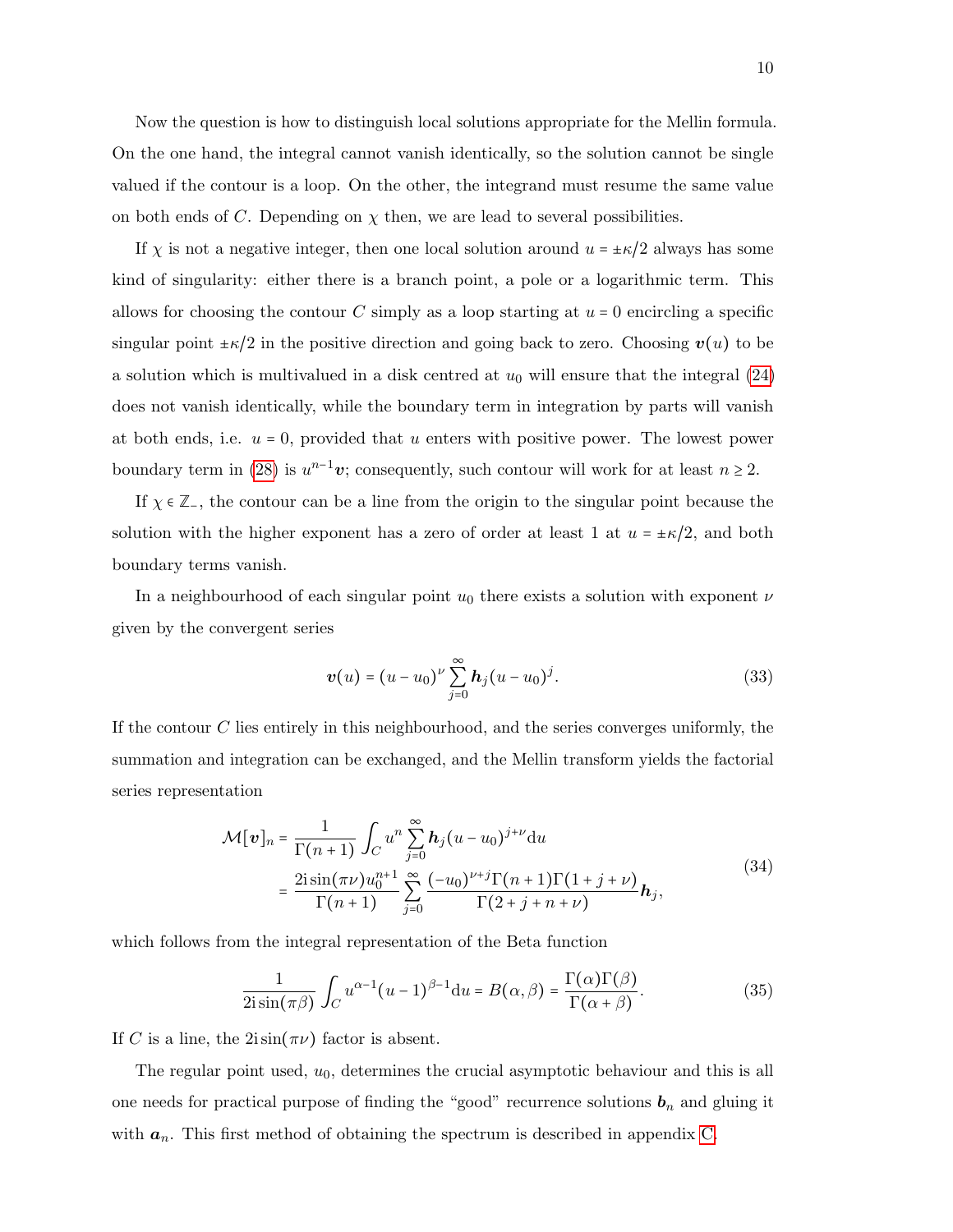Although  $a_n$  can be calculated explicitly for any n, and the expressions for  $b_n$  are given by the factorial series there are problems with direct computational implementation. First, the complexity of the terms grows quickly with  $n$ , and this makes the error estimates for  **cumbersome. Second, because the singular points depend on the parameters, the region**  $\kappa > 1/\sqrt{2}$  requires separate procedures of appendix [D,](#page-24-0) for which the involved expressions are even longer. Finally, we have to find a common zero of 4 functions  $(3 \times 3 \text{ minors})$  to locate the spectrum.

An alternative approach is based on the observation that  $\mathbf{b}_n$  are given by contour integrals, so they can be calculated by numerical integration of  $v$  instead of numerical summation of series. As it turns out, we can do even more than that by noticing how the **Z**<sup>4</sup> symmetry is reflected in the holonomy group. In the process of finding the appropriate solution  $\boldsymbol{v}$  for the integral, we discover a very concise form of the spectral conditions.

## <span id="page-10-0"></span>IV. THE SPECTRAL CONDITION AS CONTOUR INTEGRAL

Given an appropriate solution  $v$ , the contour integrals provide successive values of  $\mathbf{b}_n$  for all  $n \geq 2$ ; alternatively, the whole sequence can equally well be generated by [\(18\)](#page-6-4) from just two consecutive elements  $\mathbf{b}_{n_0}$  and  $\mathbf{b}_{n_0+1}$  obtained from the contour integrals. The asymptotic growth of  $\mathbf{b}_n$  is guaranteed by the above, but the representation fails at **, and in particular it is not always the case that**  $**b**<sub>n</sub> \equiv 0$  **for**  $n < 0$  **contradicting the** initial conditions [\(19\)](#page-6-1). However, only when they hold can we say that we have found the coefficients of a function  $f(\xi)$  that is both entire and of proper asymptotic type.

In order to express the initial conditions in terms of the function  $v$ , we can integrate the whole system [\(29\)](#page-8-1) over the contour in question. To this end we rewrite it as

$$
(4u2 + 1)v' + 4xu\sigma_z v' = -6uv - (4x + E)\sigma_z v + i\mu\sigma_y v,
$$
\n(36)

and use integration by parts to get

$$
-\int_C (8u+4x\sigma_z)\mathbf{v} \mathrm{d}u + \int_C \mathbf{v}' \mathrm{d}u = -\int_C \left[6u+(4x+E)\sigma_z - i\mu\sigma_y\right] \mathbf{v} \mathrm{d}u, \tag{37}
$$

<span id="page-10-1"></span>
$$
2\int_C uv \, du = \int_C (E\sigma_z - i\mu\sigma_y)v \, du + [v]_C,\tag{38}
$$

where  $[v]_C := v(\gamma(1)) - v(\gamma(0))$ , and  $[0,1] \ni t \mapsto \gamma(t)$  is a parametrisation of the contour C. As we are in fact dealing with several singular points, we have several pairs of contours and solutions  $\{C, v\}_{u_0 \in \Omega}$ , in this particular case only two points  $u_0 = \pm \kappa/2$  matter, so we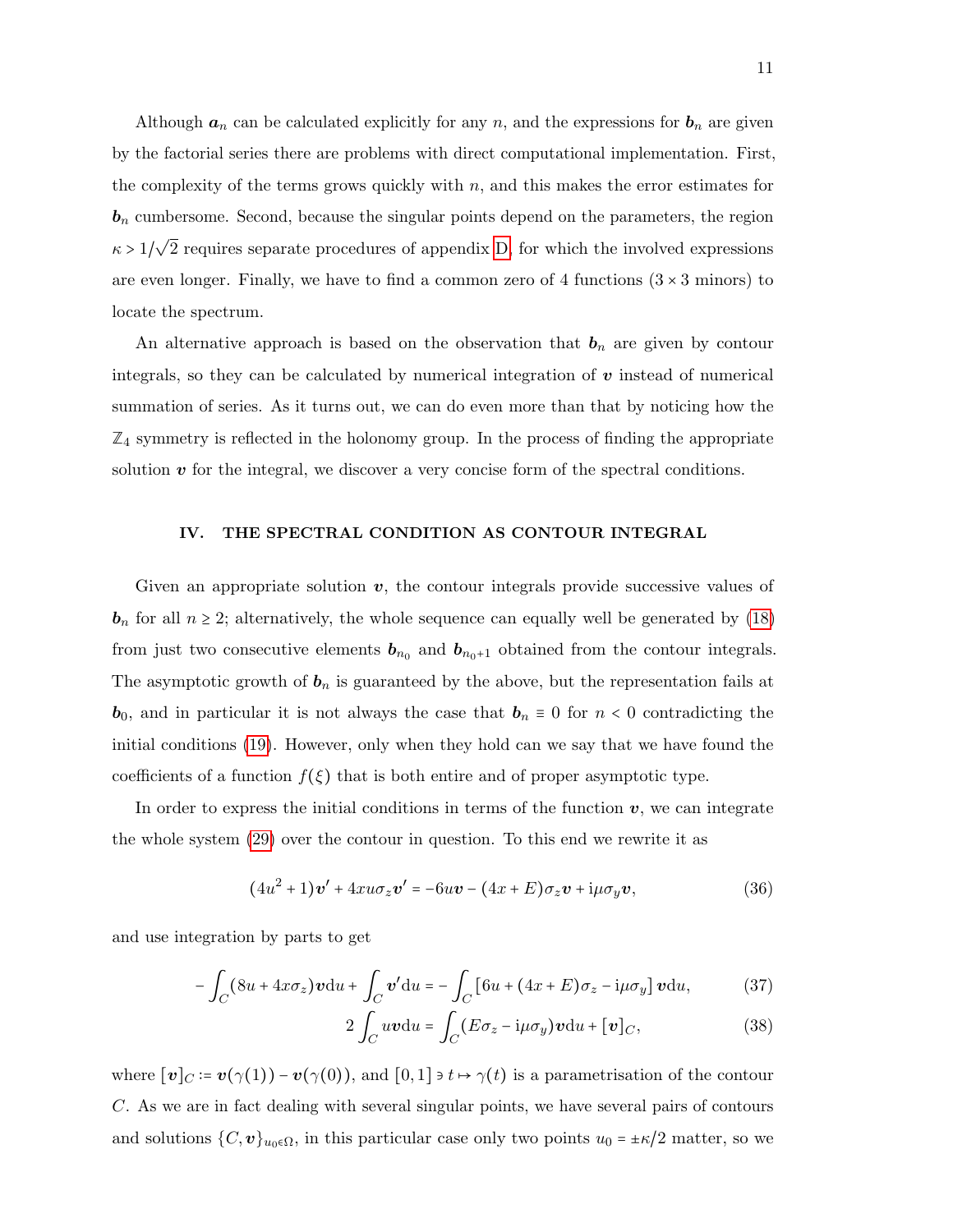will simply index the pairs with + and −. As explained in the previous section, the choice

at each point depends on the characteristic exponent, which also means that each  $v$  is determined up to a multiplicative constant.

A general solution  $b_n$  of the recurrence [\(18\)](#page-6-4) can be any linear combination of particular solutions, each of which corresponds to certain  ${C, v}_{u_0}$ . Its asymptotic type is determined by  $u_0$  and to ensure that such  $b_n$  defines an entire function, it must coincide with  $a_n$  so the linear dependence

$$
a_n = \alpha_+ b_n^+ + \alpha_- b_n^- \tag{39}
$$

must hold. If so, then by the definition of  $b_n^{\pm}$ 

<span id="page-11-0"></span>
$$
\boldsymbol{a}_n = \frac{1}{n!} \int_{C_+} u^n \alpha_+ \widetilde{\boldsymbol{v}}_+ \mathrm{d}u + \frac{1}{n!} \int_{C_-} u^n \alpha_- \widetilde{\boldsymbol{v}}_- \mathrm{d}u,\tag{40}
$$

and thanks to the aforementioned freedom of rescaling, we will write  $v_{\pm} = \alpha_{\pm} \tilde{v}_{\pm}$ . For  $n = 1$ recurrence relation [\(18\)](#page-6-4) reads  $2a_1 = (E\sigma_z - i\mu\sigma_y)a_0$ , which, by substituting  $a_0$  and  $a_1$  as expressed in [\(40\)](#page-11-0), becomes

$$
2\sum_{i}\int_{C_i}uv_i\mathrm{d}u = (E\sigma_z - i\mu\sigma_y)\sum_{i}\int_{C_i}v_i\mathrm{d}u.
$$
 (41)

Combining this condition with the integrated system [\(38\)](#page-10-1) yields

$$
\sum_{i} \int_{C_i} (E\sigma_z - i\mu\sigma_y) \mathbf{v}_i \mathrm{d}u + \sum_{i} [\mathbf{v}]_{C_i} = \sum_{i} \int_{C_i} (E\sigma_z - i\mu\sigma_y) \mathbf{v}_i \mathrm{d}u, \tag{42}
$$

or

<span id="page-11-1"></span>
$$
\sum_{i} [\boldsymbol{v}_i]_{C_i} = 0. \tag{43}
$$

In the generic case, when the contour is a loop, this can be written in terms of the holonomies

$$
\sum_{i} (F_i - 1) \mathbf{v}_i(0) = 0, \tag{44}
$$

where, by definition, the holonomy matrix  $F_i$  is the value of the fundamental matrix  $V(u)$ of the system  $(29)$  analytically continued over a closed loop  $C_i$ , starting with the initial condition  $V(0) = \mathbb{1}$ .

At this point we have replaced the need of constructing local series representations of  $\boldsymbol{v}$ around each singular point with just obtaining the monodromy matrices for the system [\(29\)](#page-8-1).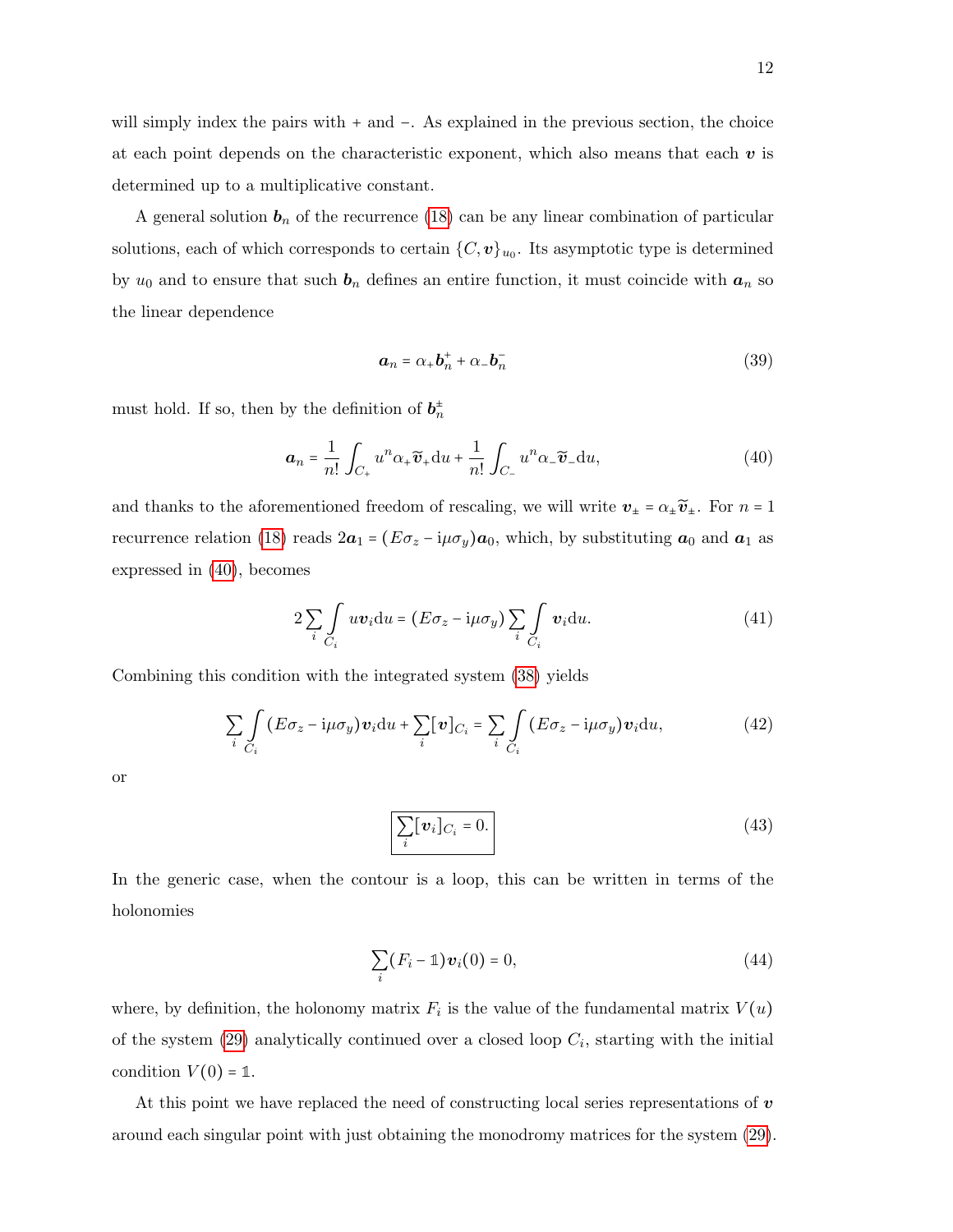The monodromy naturally incorporates the information about characteristic exponents, which was also necessary before to chose the right series and the contour. Moreover, we no longer need to calculate several consecutive elements  $\mathbf{b}_n$  or even integrals  $\int u^n \mathbf{v} \mathrm{d}u$ , because to obtain  $m_i$ , and hence condition [\(43\)](#page-11-1), only one integration over  $C_i$  is sufficient.

## <span id="page-12-0"></span>V. THE IMPACT OF SYMMETRY ON THE HOLONOMY

We notice first, that the matrix  $M(u)$  defining the right hand sides of the the Mellin system [\(29\)](#page-8-1) satisfies

<span id="page-12-2"></span>
$$
M(u)\sigma_x + \sigma_x M(-u) = 0.
$$
\n(45)

Thus, if  $v(u)$  is a solution, so is  $\tau_M(v(u)) \coloneqq \sigma_x v(-u)$ . We show that this  $\mathbb{Z}_2$  symmetry holds for any fundamental matrix, and that its columns can be chosen as the eigenvectors of this symmetry.

Let  $T(u) = V(u)^{-1} \sigma_x V(-u)$ , where  $V(u)$  is an arbitrary fundamental matrix of the Mellin system [\(29\)](#page-8-1), then  $T'(u) = 0$ . Direct differentiation gives

$$
T'(u) = [V(u)^{-1}]' \sigma_x V(-u) + V(u)^{-1} \sigma_x [V(-u)]'
$$
  
=  $-V(u)^{-1} M(u) \sigma_x V(-u) + V(u)^{-1} \sigma_x [-M(-u)V(-u)] =$   
 $-V(u)^{-1} [M(u) \sigma_x + \sigma_x M(-u)] V(-u) = 0.$  (46)

Hence  $T = T(u)$  is a constant matrix.

Now, assume that  $V(0) = \mathbb{1}$ , then  $T = \sigma_x$  and hence

$$
\sigma_x V(-u) = V(u)\sigma_x.
$$
\n(47)

Next, we investigate the holonomy matrices of the system. Let  $a \in \mathbb{C}$  be a non-singular point of the system and  $V(u)$  its local fundamental matrix defined in a neighbourhood of a. We consider analytic continuation of initial state  $Y_0 = V(a)$  of the system along a loop C given parametrically by the map

$$
[0,1]\ni t\longmapsto \gamma(t)\in\mathbb{C},
$$

with  $\gamma(0) = \gamma(1) = a$ . The result of this continuation is a matrix  $Y_1 = Y(1)$  given by the solution of initial value problem

<span id="page-12-1"></span>
$$
\frac{\mathrm{d}}{\mathrm{d}t}Y(t) = \dot{\gamma}(t)M(\gamma(t))Y(t), \qquad Y(0) = Y_0.
$$
\n(48)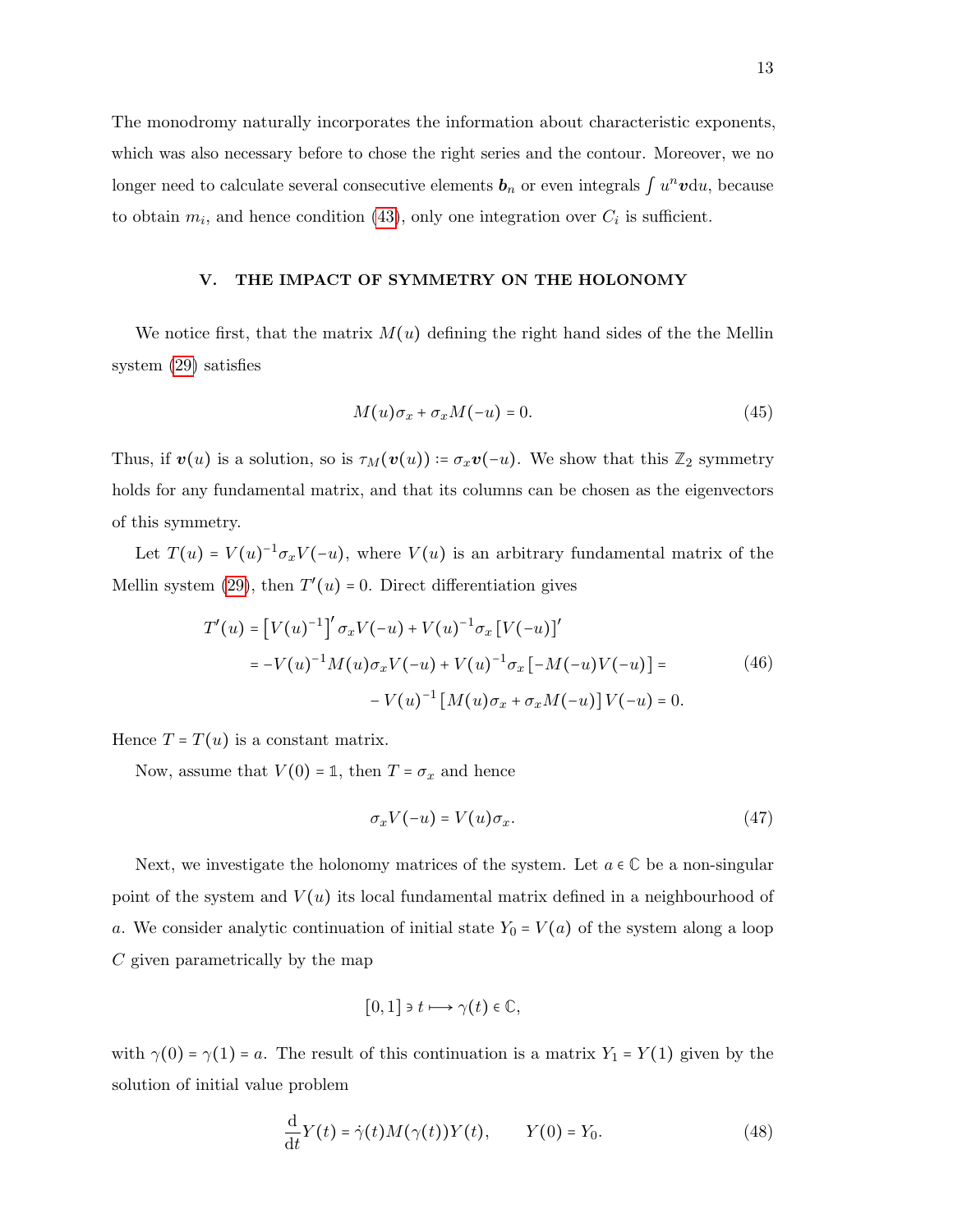This is a change of independent variable such that  $V(\gamma(t)) = Y(t)$ , and the fact that  $t = 0$ and  $t = 1$  both correspond to  $u = a$ , while  $Y_0 \neq Y_1$  in general, reflects the fact that  $V(u)$  is not necessarily single-valued.

The holonomy matrix  $F_{\gamma}$  is then defined via the linear map

$$
\Delta_{\gamma} : Y_0 \mapsto Y_1 = F_{\gamma} Y_0,\tag{49}
$$

and it does not depend on the particular initial condition chosen, but only on the homotopy class of  $\gamma$ . This can be seen by noticing that any fundamental matrix of [\(48\)](#page-12-1) is  $Y(t)A$ , for some constant matrix A, so that  $Y_0A \rightarrow Y_1A = F_\gamma Y_0A$ .

For further purposes we consider two parametrised loops  $C_+$  and  $C_-$  encircling counterclockwise the singular point  $u = \pm \kappa/2$ , respectively. They have one common point  $u = 0$ . Loop  $C_+$ , parametrised by  $\gamma_+(t)$ , gives the holonomy matrix  $F_+$ , i.e.,  $\dot{Y} = \dot{\gamma}_+ M(\gamma_+(t))Y$ and  $Y_1 = F_+Y_0$ . Similarly, we have  $\dot{Z} = \dot{\gamma}_-M(\gamma_-(t))Z$  and  $Z_1 = F_-Z_0$ . In order to find a relation between  $F_+$  and  $F_-\,$  we assume the loop  $C_-\,$  is obtained form  $C_+\,$  by the reflection through the origin. Then  $\gamma_-(t) = -\gamma_+(t)$  is a parametrisation of  $C_$ , and by [\(45\)](#page-12-2)

$$
\frac{\mathrm{d}}{\mathrm{d}t}(\sigma_x Z) = \sigma_x \dot{Z} = -\dot{\gamma}_+ \sigma_x M(-\gamma_+) Z = \dot{\gamma}_+ M(\gamma_+) \sigma_x Z,\tag{50}
$$

which means that  $\sigma_x Z(t) = Y(t)A$ , for some constant matrix A, and

$$
\Delta_{\gamma_-}: Z_0 \mapsto Z_1 = \sigma_x^{-1} Y_1 A = \sigma_x^{-1} F_+ Y_0 A = \sigma_x^{-1} F_+ \sigma_x Z_0,
$$
\n(51)

so we have obtained the fundamental formula

<span id="page-13-1"></span>
$$
F_{-} = \sigma_x^{-1} F_{+} \sigma_x. \tag{52}
$$

We also note that there is a direct link with the monodromy group, which is another representation of how the solutions change under analytic continuation along the contours. The monodromy matrices depend on the choice of the fundamental matrix but if the standard initial condition  $V(0) = 1$  is used, they are numerically identical to the respective holonomies, so that an analogous formula  $M = \sigma_x^{-1} M_+ \sigma_x$  holds.

# <span id="page-13-0"></span>VI. CRITERION

We now bring together all the above elements to formulate criteria for determining the spectrum. Thanks to the symmetry of the holonomy, only analysis around one singular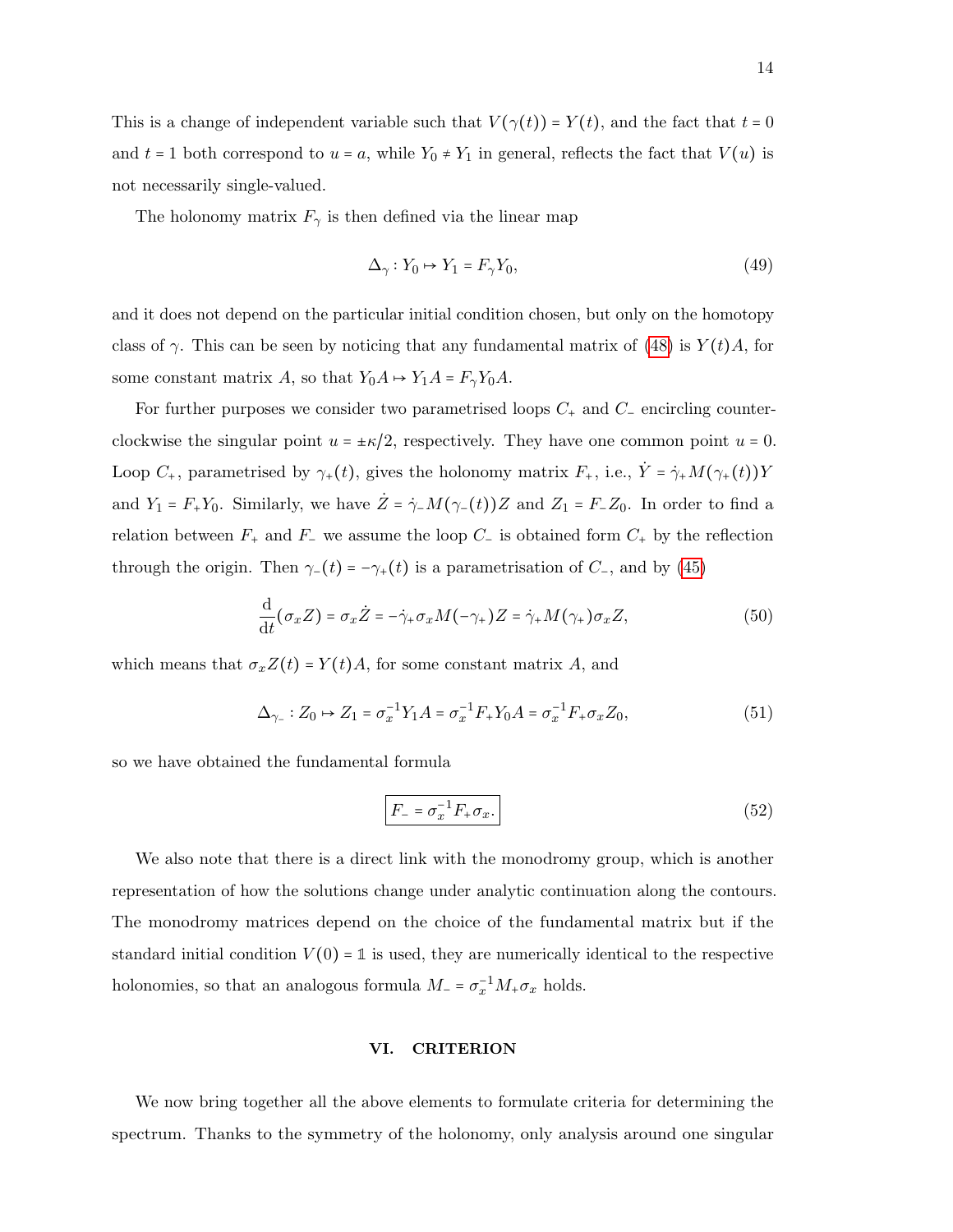point is necessary; while the contour formulation allows us to work with initial conditions  $\boldsymbol{v}(0)$ .

**Criterion 1.** If  $\chi$  belongs to the spectrum, i.e, the function  $\psi(z)$  is entire and normalizable, then there exists a common eigenvector **e** of  $F_+$ ,  $F_-$  and  $\sigma_x$ .

The local holonomy group is thus seen to be solvable because the matrices are simultaneously triangularizable. The above is just a necessary condition, and we further have

Criterion 2. Depending on the value of the parameters, the sufficient conditions are

- 1.  $\chi \notin \mathbb{Z}$ : the eigenvector **e** has the eigenvalue  $\exp(2\pi i \chi)$ .
- 2.  $\chi \in \mathbb{Z}$  and there are logarithmic solutions or, equivalently, the holonomy has a Jordan block, the necessary condition is also sufficient.
- 3.  $\chi \in \mathbb{Z}$  and there are no logarithms or, equivalently, the holonomies are  $F_{\pm} = \mathbb{1}$ : the solution  $v_+$  corresponding to the eigenvector e has the characteristic exponent  $-\chi$  at the regular point  $\kappa/2$ .

To demonstrate all the points in turn, we will consider the initial conditions of solutions  $v(0)$ , denoted by e, and the action of the holonomy.

If  $\chi \notin \mathbb{Z}$ , the eigenvalues of  $F_+$  are  $\lambda = \exp(2\pi i \chi)$  and 1. Take the eigenvector  $e^+_{\lambda}$  and construct  $\mathbf{e}_{\lambda}^- = -\alpha \sigma_x \mathbf{e}_{\lambda}^+$ ,  $\alpha \in \mathbb{C}^*$ , which must be an eigenvector of  $F_-$  to the eigenvalue  $\lambda$  by [\(52\)](#page-13-1). If the spectral condition [\(43\)](#page-11-1) is satisfied, then

$$
(F_{+} - \mathbb{1})\boldsymbol{e}_{\lambda}^{+} + (F_{-} - \mathbb{1})\boldsymbol{e}_{\lambda}^{-} = (\lambda - 1)\boldsymbol{e}_{\lambda}^{+} - \alpha(\lambda - 1)\sigma_{x}\boldsymbol{e}_{\lambda}^{+} = 0, \qquad (53)
$$

but because  $\lambda \neq 1$  for noninteger  $\chi$ , it follows that  $e^+_{\lambda} = \alpha \sigma_x e^+_{\lambda} = -e^-_{\lambda}$ . Thus, there is a common eigenvector of  $F_+$ ,  $F_-$ . In addition, it must be an eigenvector of  $\sigma_x$ , so one of  $[1, \pm 1]^T$ .

If  $\chi \in \mathbb{Z}$  and  $F_{+}$  has a Jordan block, there is a solution whose initial solutions at zero satisfy  $F_+e_0^+ = e_0^+$  and a logarithmic solution which corresponds to the generalized eigenvector, i.e.,  $F_{+}e_l^+ = e_l^+ + 2\pi i e_0^+$ . Taking  $e_i^- = -\alpha \sigma_x e_i^+$ ,  $i \in \{0, l\}$ , gives

$$
F_{-}\mathbf{e}_{l}^{-}=-\alpha\sigma_{x}\mathbf{e}_{l}^{+}-2\pi i\alpha\sigma_{x}\mathbf{e}_{0}^{+}=\mathbf{e}_{l}^{-}+2\pi i\mathbf{e}_{0}^{-}.
$$
\n
$$
\tag{54}
$$

The spectral condition is then

$$
(F_{+} - \mathbb{1})\boldsymbol{e}_{l}^{+} + (F_{-} - \mathbb{1})\boldsymbol{e}_{l}^{-} = 2\pi i(\boldsymbol{e}_{0}^{+} + \boldsymbol{e}_{0}^{-}) = 0, \qquad (55)
$$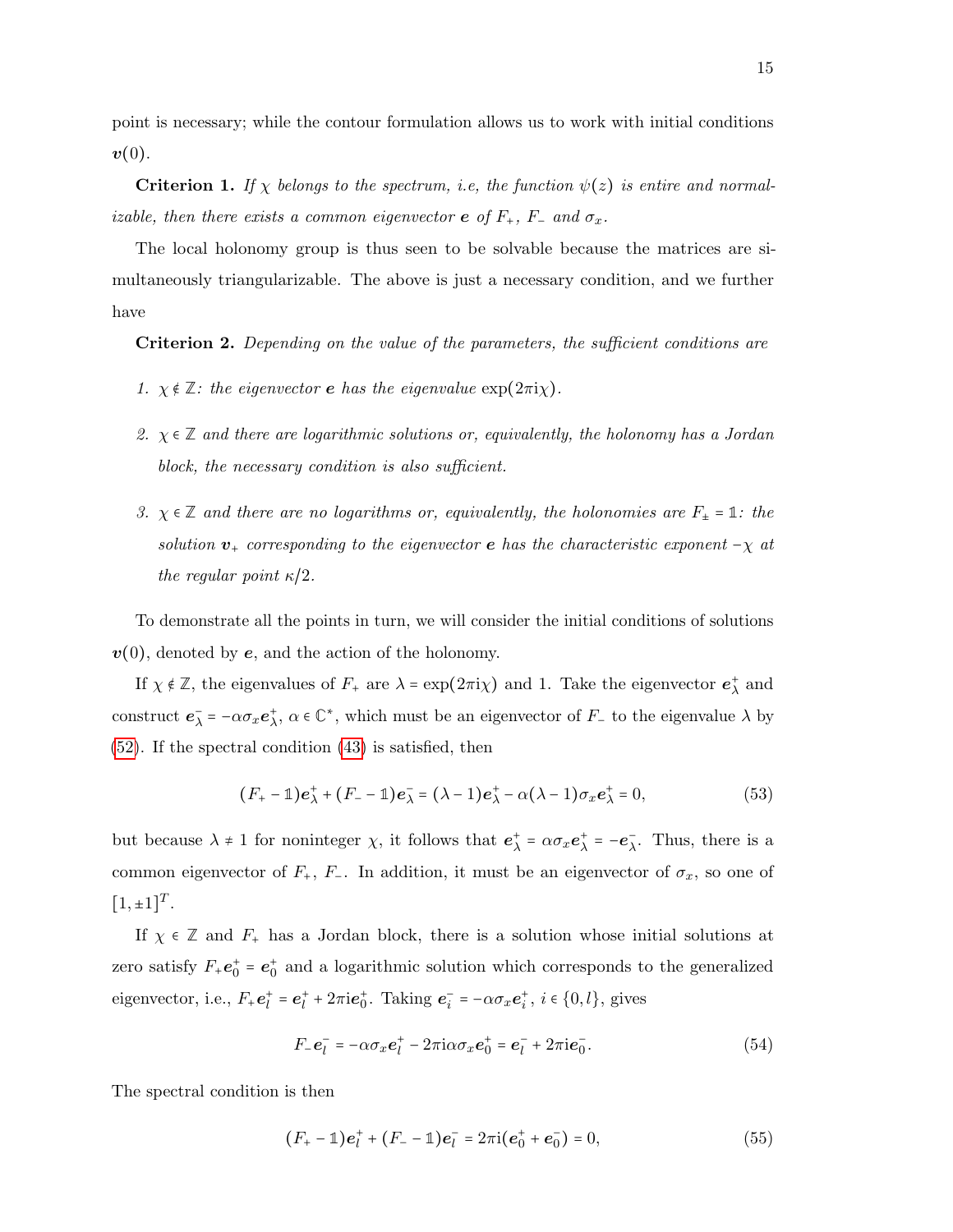so these eigenvectors must be proportional and, like before,  $e_0^+ = \alpha \sigma_x e_0^+ = -e_0^-$  is the common eigenvector of the form  $[1, \pm 1]^T$ .

If  $\chi \in \mathbb{Z}$  and  $F_+$  is diagonalizable, it must be the identity matrix, so the necessary condition is trivial; additionally  $\chi = 0$  is excluded as it always leads to logarithms. For the sufficient condition we notice, that for  $\chi \in \mathbb{Z}_+$  and no logarithms, the solution  $v(u)$ has a pole at the regular point but it is not multivalued. The Mellin integral is thus not identically zero, but the contour condition  $[v]_C$  is identically satisfied around each point independently. As stated in section [III,](#page-7-0) this leads to pairs of explicit solutions discovered by Emary and Bishop [\[4\]](#page-26-4). When  $\chi$  is non-positive,  $v(u)$  has a zero at the regular point and the contour has to be the line from 0 to  $\kappa/2$ . The corresponding solution around  $-\kappa/2$ is  $v_-(u) = -\alpha \sigma_x v_+(-u)$  and the contour condition [\(52\)](#page-13-1) is

$$
\boldsymbol{v}_{+}(\kappa/2) - \boldsymbol{v}_{+}(0) + \boldsymbol{v}_{-}(-\kappa/2) - \boldsymbol{v}_{-}(0) = -\boldsymbol{e}^{+} - \boldsymbol{e}^{-} = 0, \qquad (56)
$$

and by the symmetry [\(43\)](#page-11-1), we must once again have  $e^- = -\alpha \sigma_x e^+ = -e^+$ , so that an eigenvector of  $\sigma_x$  must correspond to the solution with the positive exponent  $-\chi$ , i.e., vanishing at  $\kappa/2$ .

This completes the proof, and we also note that in the last case the matrix  $F_{+}$  cannot be used to obtain the eigenvector  $\epsilon$ ; but to check which solution vanishes at  $\kappa/2$  one can make use of Cauchy's integral

<span id="page-15-0"></span>
$$
\boldsymbol{v}\left(\frac{\kappa}{2}\right) = \frac{1}{2\pi i} \oint \frac{\boldsymbol{v}(u)}{u - \frac{\kappa}{2}} du,\tag{57}
$$

which will be valid for the whole fundamental matrix, since both solutions are analytic.

In each of the above cases, the fundamental quantity is the determinant

$$
\det[\boldsymbol{v}(u), \sigma_x \boldsymbol{v}(-u)],\tag{58}
$$

taken at  $u = 0$ , where v is just e, so that if  $\chi$  belongs to the spectrum

$$
W \coloneqq \det[\mathbf{e}, \sigma_x \mathbf{e}] = 0. \tag{59}
$$

This determinant arises in complete analogy with the Wronskian introduced by the authors in  $[6]$ . Although here we are dealing with a determinant of numeric quantities, these are the initial conditions of solutions, and the connection the Wronskian of  $v(u)$  is

$$
Wr[v_1, v_2] = W \frac{(1 - 4\kappa^2 u^2)^{\chi - 3/2}}{(1 - 4u^2/\kappa^2)^{\chi}}.
$$
\n(60)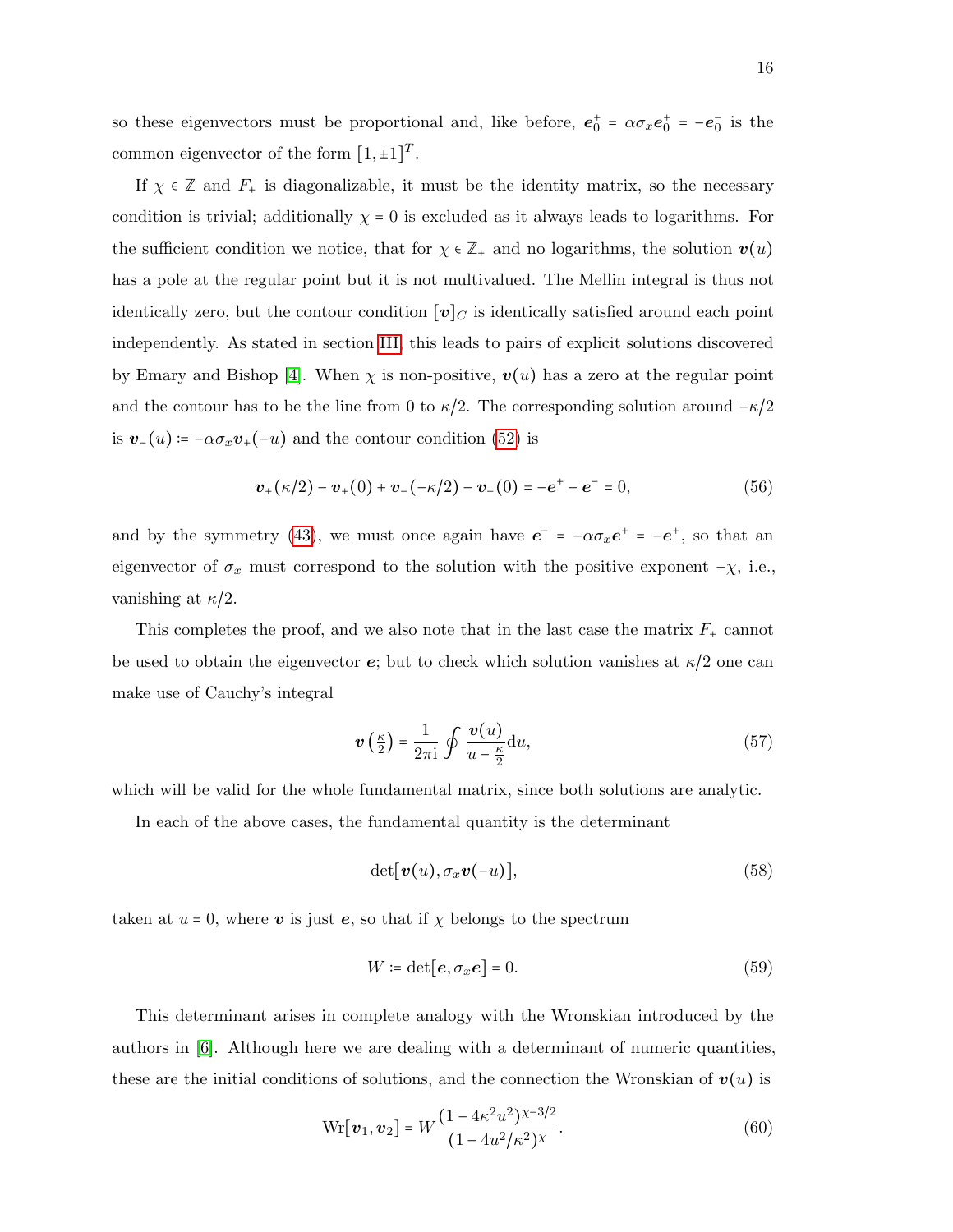#### <span id="page-16-0"></span>VII. IMPLEMENTATION

All the cases can now be gathered into a simple algorithm for computing the spectral determinant. The whole goal of finding the correct values of the energy comes down to verifying that the main equation has, for a given set of parameters  $(E, x, \mu)$ , entire normalisable solutions. We will work directly with the quantities  $(\chi, \kappa, \mu)$ , because they are more natural, e.g., the explicit Emary-Bishop solutions appear for (half)integer values of  $\chi$ , and  $\kappa$  lies between 0 and 1.

We recall that the fundamental matrix  $V(u)$  has the initial condition  $V(0) = 1$ , and for numerical integration, the contour around  $\kappa/2$  can be parametrised with the path

$$
\gamma_{+}(t) = \frac{1}{4} - \frac{1}{4} \exp[2\pi \mathrm{i}t], \quad t \in [0, 1]. \tag{61}
$$

The value that V attains at 0, having described the contour  $C$ , will be the holonomy matrix  $F_{+}$ . For the exceptional last case, we use Cachy's formula [\(57\)](#page-15-0) for the whole matrix V to obtain  $V(\frac{\kappa}{2})$  $\frac{\kappa}{2}$ , and its null eigenvector will be the desired eigenvector **e**.

| <b>Algorithm 1</b> Spectral determinant $W(\chi,\kappa,\mu)$ |  |  |  |
|--------------------------------------------------------------|--|--|--|
|                                                              |  |  |  |

<span id="page-16-1"></span>Require:  $\chi$ ,  $\kappa$ ,  $\mu$ Integrate system [\(29\)](#page-8-1) to obtain  $F_+ = V(\gamma_+(1)).$ if  $\chi \notin \mathbb{Z}$  then Determine the eigenvector  $e$  of  $F_+$  to the eigenvalue  $e^{2\pi i \chi}$ . else if  $\chi \in \mathbb{Z} \wedge F_+ \neq \mathbb{1}$  then Take the only eigenvector e. else if  $\chi \in \mathbb{Z}_+$   $\wedge$   $F_+$  = 1 then Two Emary-Bishop states exist:  $e$  can be either of [1, 1] and [1, -1]. else if  $\chi \in \mathbb{Z}_-$  ∧  $F_+ = \mathbb{1}$  then Integrate the fundamental matrix according to Cauchy's formula [\(57\)](#page-15-0). Solve  $V(\kappa/2)e = 0$  for  $e$ . end if

 $W = det[{\bf e}, \sigma_x {\bf e}].$ 

The odd parities are completely analogous, with their Mellin system:

$$
\frac{d\mathbf{v}}{du} = -\begin{bmatrix} \frac{2u + 2x + E}{4u^2 + 4xu + 1} & \frac{-\mu}{4u^2 + 4xu + 1} \\ \frac{\mu}{4u^2 - 4xu + 1} & \frac{2u - 2x - E}{4u^2 - 4xu + 1} \end{bmatrix} \mathbf{v},\tag{62}
$$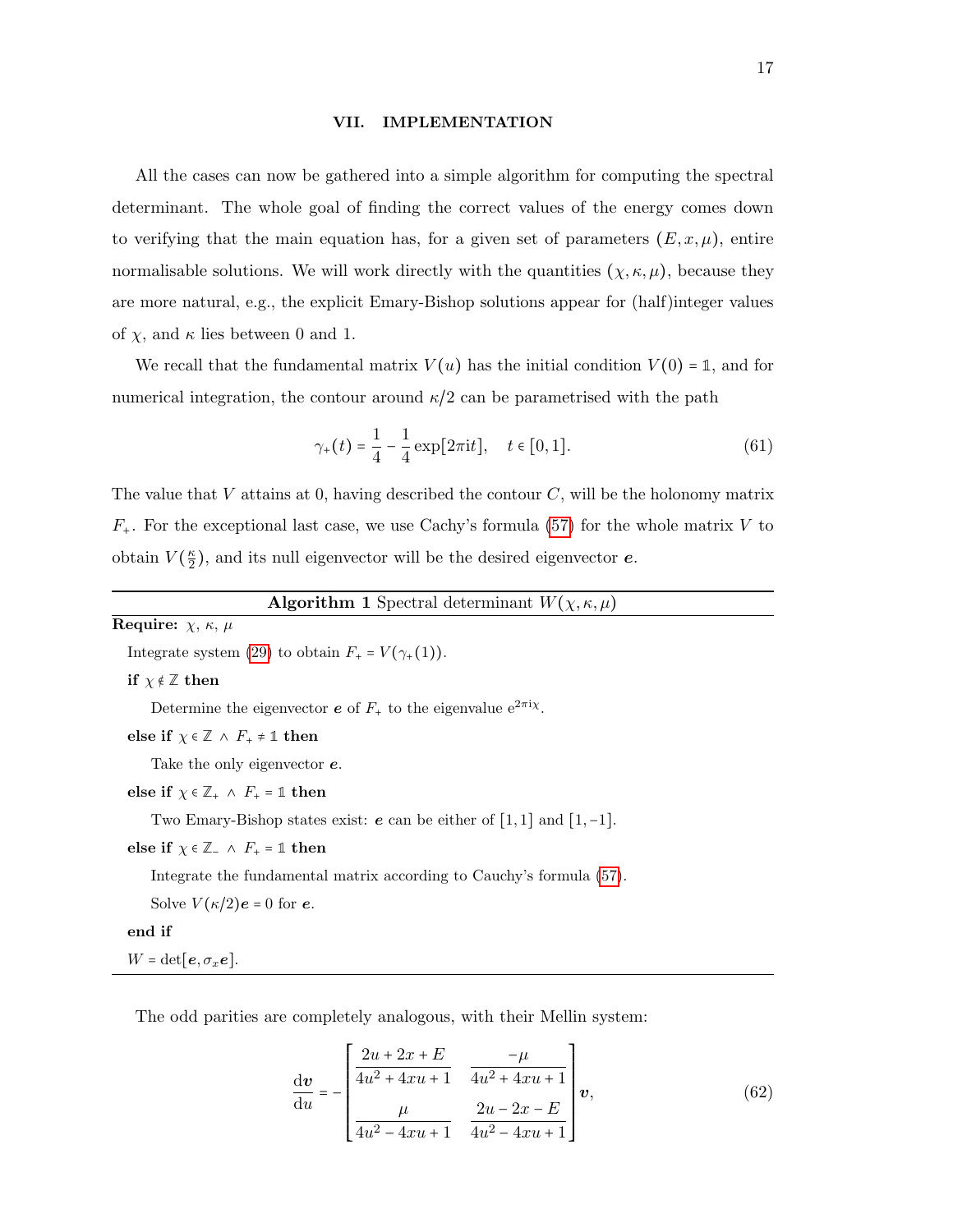and with  $\chi \in \frac{1}{2}$  $\frac{1}{2}\mathbb{Z}$  for odd Emary-Bishop states.

A numerical example for a generic situation is presented in Figure [1](#page-17-0) and a spectrum with Emary-Bishop states is presented in Figure [2.](#page-18-0) We notice in particular, that the function is smooth (or has a removable discontinuity in the degenerate case) which is not the case in other methods which introduce artificial singularities at integer values of the exponent.



<span id="page-17-0"></span>FIG. 1: The spectral determinant W as a function of  $\chi$  for  $\kappa = 1/2$  and  $\mu = 1/3$ 

# VIII. CONCLUSIONS

The two photon Rabi model, as formulated in the Bargmann representation, is unusual in that the respective differential equation has only entire solutions. The condition that a function is an eigenstate is reduced only to the finiteness of its norm or, in other words, the proper asymptotic behaviour at infinity, as specified by the growth order and type. Whereas in the standard Rabi model one has to ensure analyticity by gluing together solutions around different regular singular points, here the problem lies in gluing solutions with appropriate asymptotic growth.

As infinity is an irregular singular point, in theory such connection problem would require dealing with the Stokes phenomenon between formal solutions across the sectors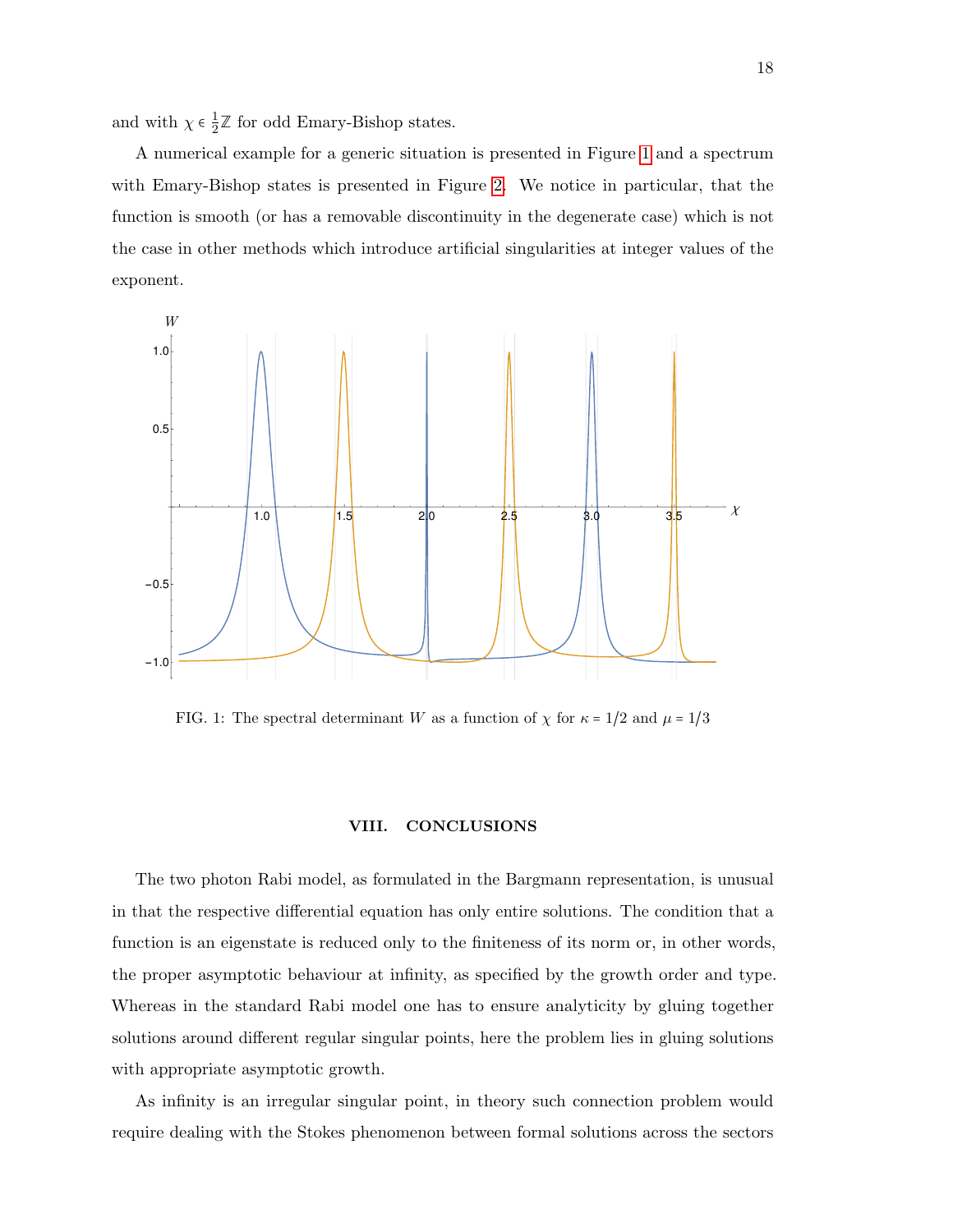

<span id="page-18-0"></span>FIG. 2: The spectral determinant W as a function of  $\chi$  for  $\kappa = 1/2$  and  $\mu = 1$ . A degenrate Emary-Bishop state is present.

at infinity. However, by using the Mellin transformation we have shown how to obtain solutions with prescribed global asymptotics. The intermediate step is the construction of entire power series, while the transformation is necessary to select appropriate solutions of the recurrence relation satisfied by the coefficient of such series.

We note that the starting point of this approach is just the requirement that the eigenstate be an element of the Bargmann-Fock space. As opposed to other ad hoc methods in the literature, we thus arrive at a practical method which is well founded.

The crucial element in the asymptotic analysis are the factorial series, which, unlike the standard asymptotic expansions, are convergent. They can be used both for functions of a complex variable and for solutions of recurrence relations, and they give a concise way to solve the connection problem or to determine the Stokes phenomenon as shown in [\[18\]](#page-27-4).

Because the system is, in general, not solvable, there are no explicit elementary formulae for the Stokes multipliers or the connection coefficients. Thus, even using the factorial series means that eventually some numerical approximation has to be used. By noticing that this can be implemented already at the stage of the Mellin transformation, we further refine our results by investigating how to give the spectral conditions in terms of contour integrals. These can then be treated numerically much easier than the relevant infinite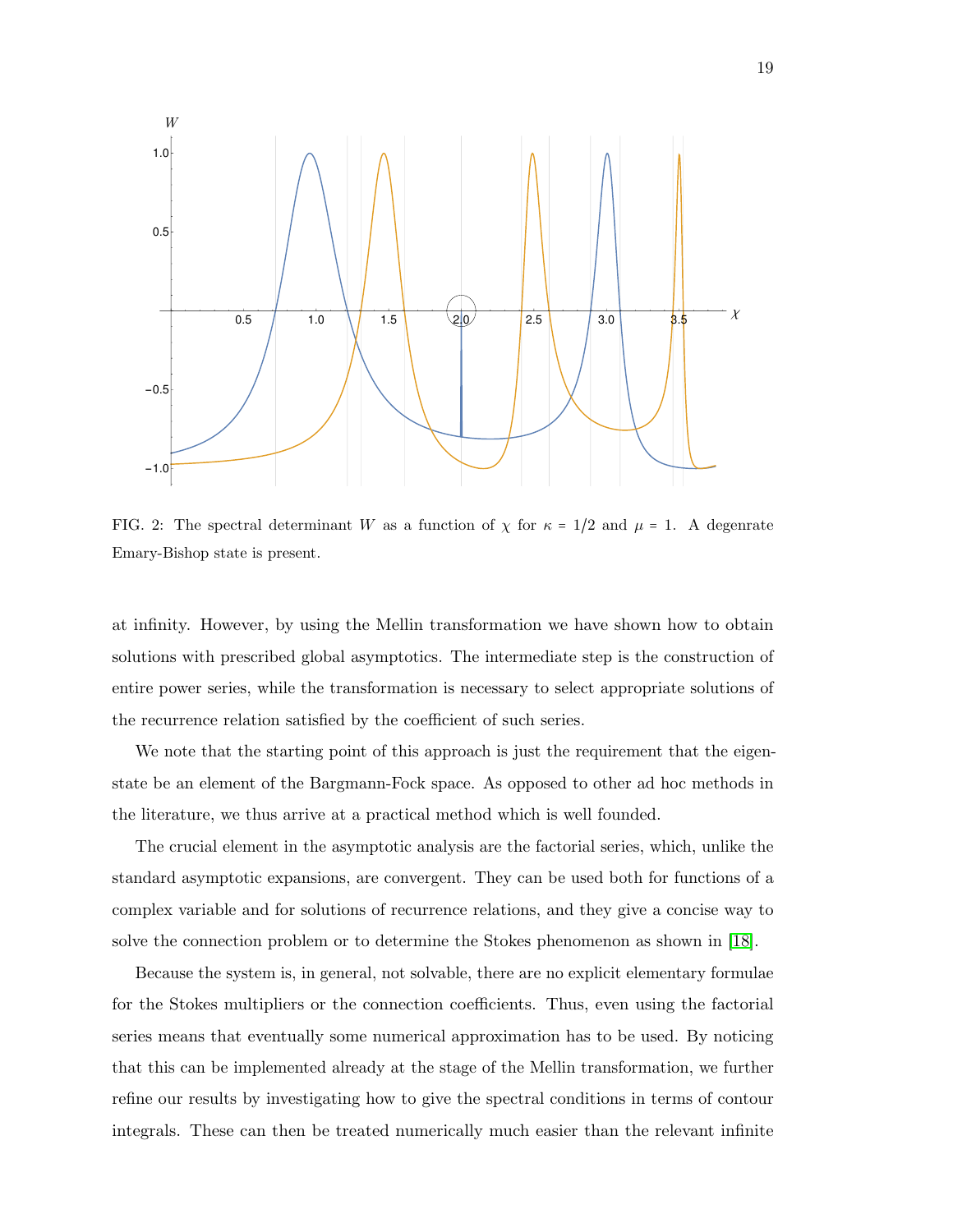series.

It turns out that the existence of an eigen-state is directly connected with the properties of the holonomy group of a second order system of linear differential equations. Furthermore, the  $\mathbb{Z}_4$  symmetry further simplifies the problem, because it provides a partial connection formula between the holonomy matrices.

Finally, despite the formal development, the holonomy for a linear system is very easy to compute and leads to a practical Algorithm [1,](#page-16-1) whose precision is in essence limited only by the particular chosen scheme of numerical integration.

# Acknowledgments

This work has been supported by the grant No. DEC-2011/02/A/ST1/00208 of National Science Centre of Poland.

# <span id="page-19-0"></span>Appendix A: Odd entire solutions

By defining a new function f such that  $zf(z^2) = \psi(z)$  and introducing again  $\xi = z^2$  we have the series expansion

$$
f(\xi) = \sum_{n=0}^{\infty} c_n \xi^n,
$$
 (A1)

and the coefficients satisfy the matrix difference equation

$$
2n(2n-1)c_n = \begin{bmatrix} E - 2x(2n-1) & -\mu \\ \mu & -E + 2x(2n-1) \end{bmatrix} c_{n_1} - c_{n-2}.
$$
 (A2)

Through the same Mellin integral as for the even case we obtain the differential system

$$
\frac{d\mathbf{v}}{du} = M(u)\mathbf{v}, \quad M(u) := -\begin{bmatrix} \frac{2(u+x)+E}{4u^2+4xu+1} & \frac{-\mu}{4u^2+4xu+1} \\ \frac{\mu}{4u^2-4xu+1} & \frac{2(u-x)-E}{4u^2-xu+1} \end{bmatrix},
$$
(A3)

whose characteristic exponents are

$$
\left\{0, \frac{1}{2} - \chi\right\}, \quad \text{for} \quad u_0 = \pm \frac{\kappa}{2}
$$
\n
$$
\left\{0, \chi - 1\right\}, \quad \text{for} \quad u_0 = \pm \frac{1}{2\kappa}:
$$
\n
$$
\left\{-\frac{1}{2}, -\frac{1}{2}\right\}, \quad \text{for} \quad u_0 = \infty,
$$
\n(A4)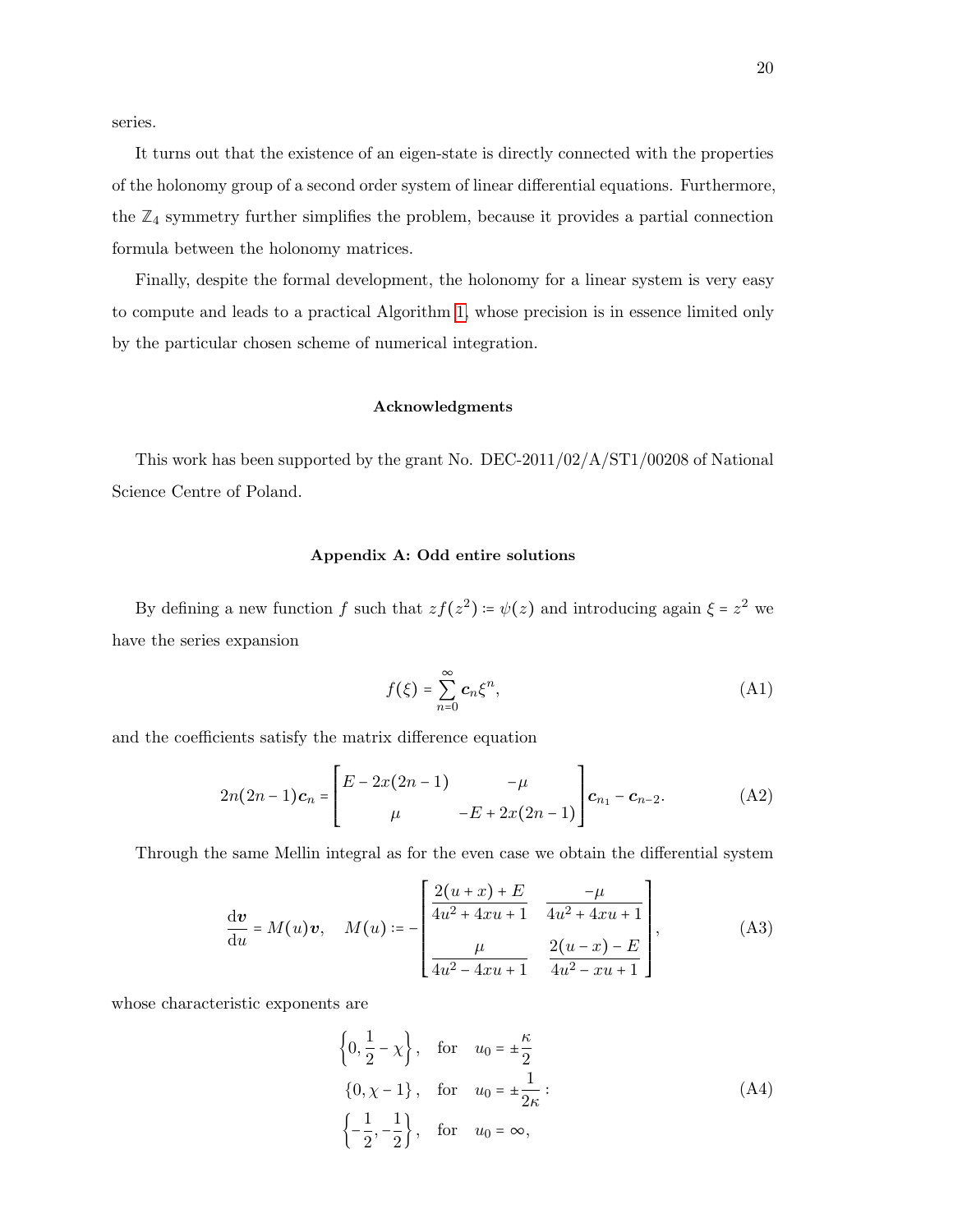and the spectral parameter  $\chi$  is the same as before.

We note that the logarithmic and Juddian solutions can now arise only for half integer values of  $\chi$ , and this is the main difference between the even and odd cases.

# <span id="page-20-0"></span>Appendix B: The case  $|\sigma| = \frac{1}{2}$

When  $x = 1$ , there are only two available exponential factors in the asymptotic expansion:  $\exp(\pm\frac{1}{2})$  $\frac{1}{2}z^2$ ), and the convergence of the Bargmann norm has to be checked in each sector separately. E.g., the integral of  $\exp(\frac{1}{2})$  $(\frac{1}{2}z^2)$  is finite over the region  $-\pi/4 \le \arg(z) \le \pi/4$ , but not over  $\pi/4 \le \arg(z) \le 3\pi/4$ . This means that a normalizable solution must change its (generalized) type as  $arg(z)$  increases.

If one continues analytically a solution which behaves properly around the real axis, i.e,  $f \sim \exp(-\frac{1}{2})$  $\frac{1}{2}z^2$ ), and there is no Stokes phenomenon, it will behave as  $\exp(\frac{1}{2}z)$  $\frac{1}{2}|z|^2$ ) around the imaginary axis, and the Bargmann integral will be infinite. A proper eigenstate cannot have this bahaviour.

To see how the the solution behaves with nontrivial Stokes phenomenon we can employ the Laplace representation again, which will be particularly simple for  $x = 1$ . The main equation [\(13\)](#page-5-1) for  $z^2 = \zeta$ , which amounts to taking parities  $\pm 1$  (the  $\pm i$  case is analogous), is

$$
16\zeta^2 f^{(iv)} + 48\zeta f''' + 4(3 + 4\zeta - 2\zeta^2)f'' + (8 - 12\zeta)f' + (1 + \mu^2 - 4\zeta + \zeta^2)f = 0.
$$
 (B1)

The integral representation of

$$
f(\zeta) = \int \exp\left(\frac{\zeta}{2}u\right)g(u)du,
$$
 (B2)

gives the following differential equation for g

$$
4(1 - u2)2g'' + 4(5u - 2)(u2 - 1)g' + (\mu2 - 3 - 12u + 15u2) = 0,
$$
 (B3)

whose general solution, for  $\mu \neq 1$  is

$$
g = c_1 (1 - u)^{\rho} (1 + u)^{-\rho - 3/2} + c_2 (1 + u)^{\rho - 1} (1 - u)^{-\rho - 1/2}, \quad \rho = -\frac{1 + \sqrt{1 - \mu^2}}{4},
$$
 (B4)

or, for  $\mu = 1$ ,

$$
g = (1 - u)^{-1/4} (1 + u)^{-5/4} \left( c_1 + c_2 \log \left( \frac{1 + u}{1 - u} \right) \right). \tag{B5}
$$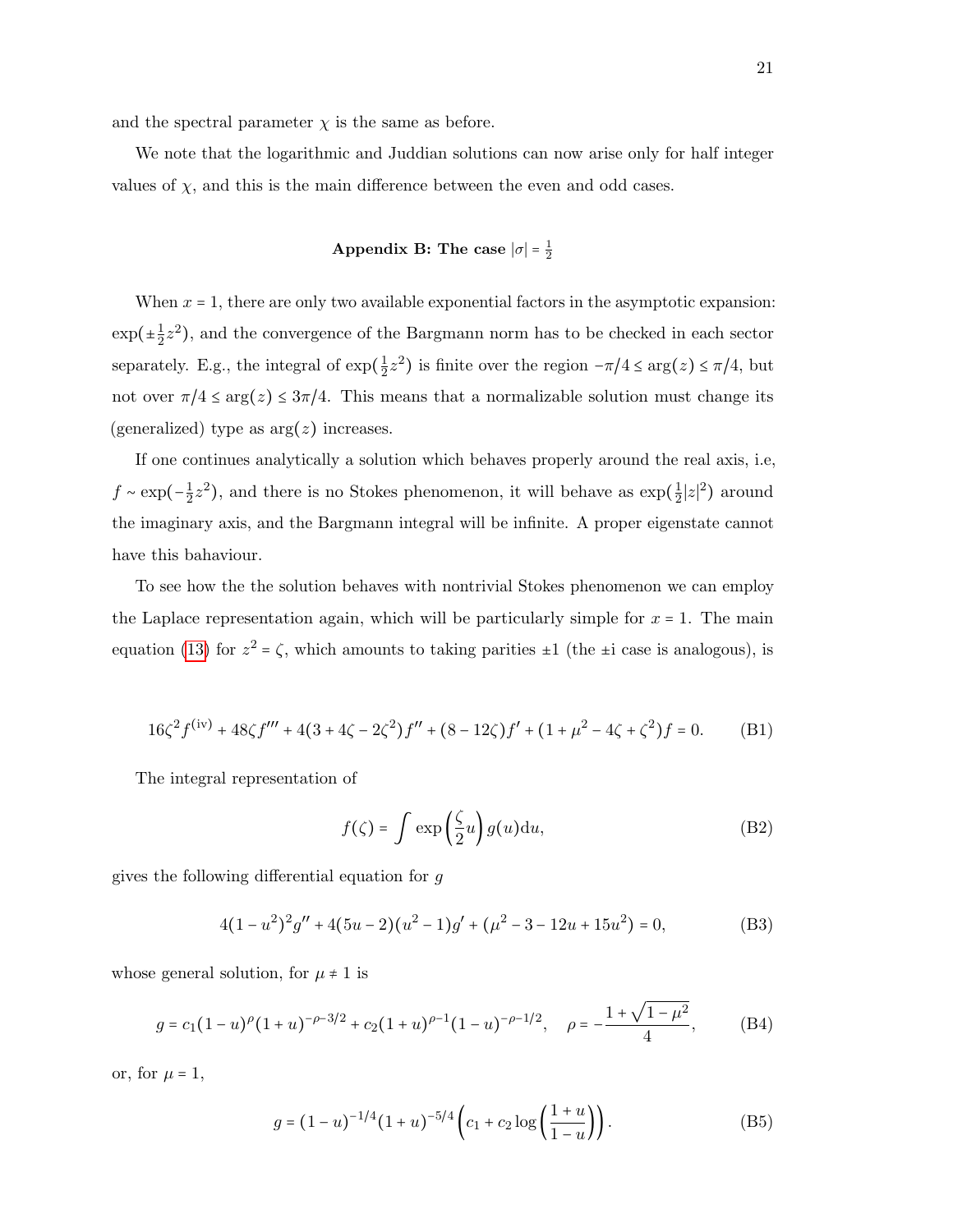Using the methods of [\[6\]](#page-26-6), we obtain the positions of the Stokes lines to be  $\arg(z) \in$  ${\pi/4, -\pi/4, 3\pi/4, -3\pi/4}$ , and that the Stokes matrices are triangular. This means that even if one chooses a solution with finite partial norm in some sector  $S = \{z : \alpha \leq z \leq \beta\}$ 

$$
||f(z)||_{\alpha,\beta} = \frac{1}{\pi} \int_{S} e^{-|z|^2} |f| d(\Re(z)) d(\Im(z)), \tag{B6}
$$

its continuation will contain both asymptotics in the next sector rendering the global integral infinite.

In the generic case, when  $x < 1$  ( $\kappa$  is no longer real), there are again four exponential types [\(22\)](#page-6-0), except this time they all lie on the circle  $|\sigma| = \frac{1}{2}$  $\frac{1}{2}$  and form a rectangle whose sides are parallel to the real and imaginary axes. Because the type alone will not be enough to check the norm, let us go back to equation [\(13\)](#page-5-1) and write the solution in the even case (odd being completely analogous again)

$$
\psi_1(z) = \sum_{n=0}^{\infty} c_n z^{2n},\tag{B7}
$$

whose coefficients correspond to  $a_n^1$  of [\(17\)](#page-6-3). The asymptotic form of these coefficients can be ascertained either by direct substitution into the recurrence relation or from the Mellin representation [\(34\)](#page-9-0). This time a formal expression is all we need, because the Bargmann norm will be finite if

$$
\|\psi_1\| = \sum_{n=0}^{\infty} (2n)! |c_n|^2 < \infty,\tag{B8}
$$

and only the behaviour of  $c_n$  at infinity matters. Namely, we will use the Gauss test which states that when

$$
\left|\frac{u_n}{u_{n+1}}\right| = 1 + \frac{h}{n} + \mathcal{O}(n^{-r}), \quad r > 1,
$$
 (B9)

then the positive series given by  $u_n$  converges if and only if  $h > 1$ .

Since the coefficients in question behave as

$$
c_n \sim \frac{1}{n!} \sigma^n n^\beta,
$$
\n(B10)

its absolute value behaves as

$$
|c_n| = \frac{1}{n!2^n} n^{\Re(\beta)} \left( 1 + \mathcal{O}(n^{-1}) \right),\tag{B11}
$$

where

$$
\beta \in \left\{ -\frac{1}{4} \pm \frac{E+x}{4\sqrt{x^2 - 1}}, -\frac{5}{4} \pm \frac{E+x}{4\sqrt{x^2 - 1}} \right\},\tag{B12}
$$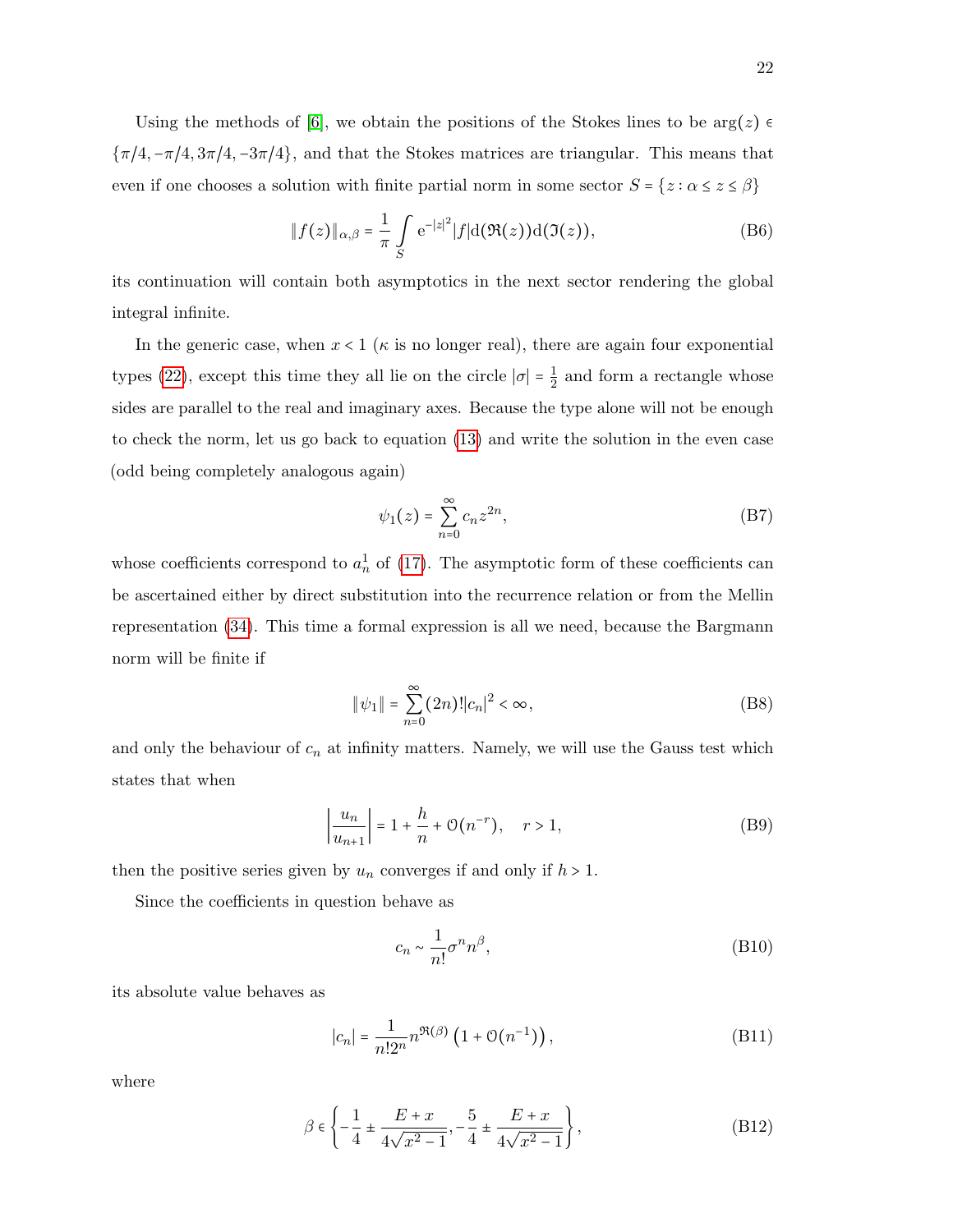in accordance with

$$
\sigma \in \left\{ \frac{1}{2}(-x \pm \sqrt{x^2 - 1}), \frac{1}{2}(x \pm \sqrt{x^2 - 1}) \right\}.
$$
 (B13)

The norm series to be analysed is given by  $u_n = (2n)! |c_n|^2$  so

$$
\left|\frac{u_n}{u_{n+1}}\right| = 1 + \frac{1 - 4\Re(\beta)}{2n} + \mathcal{O}(n^{-2}),\tag{B14}
$$

and the deciding term is  $1/n$  for the first two choices of  $\beta$  and  $3/n$  for the other two.

At this point we have to employ the residual  $\mathbb{Z}_2$  symmetry of the even solutions, because there are more solutions of the recurrence than of the differential equation. This happens because a series solution of the differential equaion has imposed on it the additional conditions  $c_n \equiv 0$  for  $n < 0$ . Specifically, we can only obtain two entire even functions, and there are four pairs of  $(\sigma, \beta)$  specifying asymptotic solutions of the recurrence.

Fortunately it is not necessary to solve the full connection problem, i.e., decide which asymptotic expansion corresponds to which entire series. Instead, we recall that if a solution exists, it can be projected onto parity eigenstates, which satisfy

$$
\psi_1''(z) + 2xz\psi_1'(z) + (z^2 - E)\psi_1(z) + \frac{\mu}{s}\psi_1(iz) = 0, \quad s = \pm 1.
$$
 (B15)

By direct substitution we find that the series coefficients of a solution of parity s must be a combination of two solutions  $c_n$  corresponding to  $\sigma$  and  $-\sigma$ :

$$
d_n = \frac{1}{n!} \sigma^n n^{\beta} \left( 1 + \mathcal{O}(n^{-1}) \right) - \frac{s\mu}{8x} \frac{1}{n!} (-\sigma)^n n^{\beta - 1} \left( 1 + \mathcal{O}(n^{-1}) \right), \tag{B16}
$$

where now there are only two possibilities

$$
\sigma = \frac{1}{2}(-x \pm \sqrt{x^2 - 1}), \quad \beta = -\frac{1}{4} \pm \frac{E + x}{4\sqrt{x^2 - 1}},
$$
 (B17)

so that in effect the asymptotics of  $d_n$  is dominated by the larger  $\beta$  and

$$
\left|\frac{u_n}{u_{n+1}}\right| = 1 + \frac{1}{n} + \mathcal{O}(n^{-2}),\tag{B18}
$$

so by Gauss's criterion the norm series is always divergent, proving no proper eigenstate exists in this case.

## <span id="page-22-0"></span>Appendix C: Spectral conditions through factorial series

The reason why the formula [\(34\)](#page-9-0) can be readily put into practice is that the regular point used,  $u_0$ , determines the crucial asymptotic behaviour of the sequence  $b_n$ . Because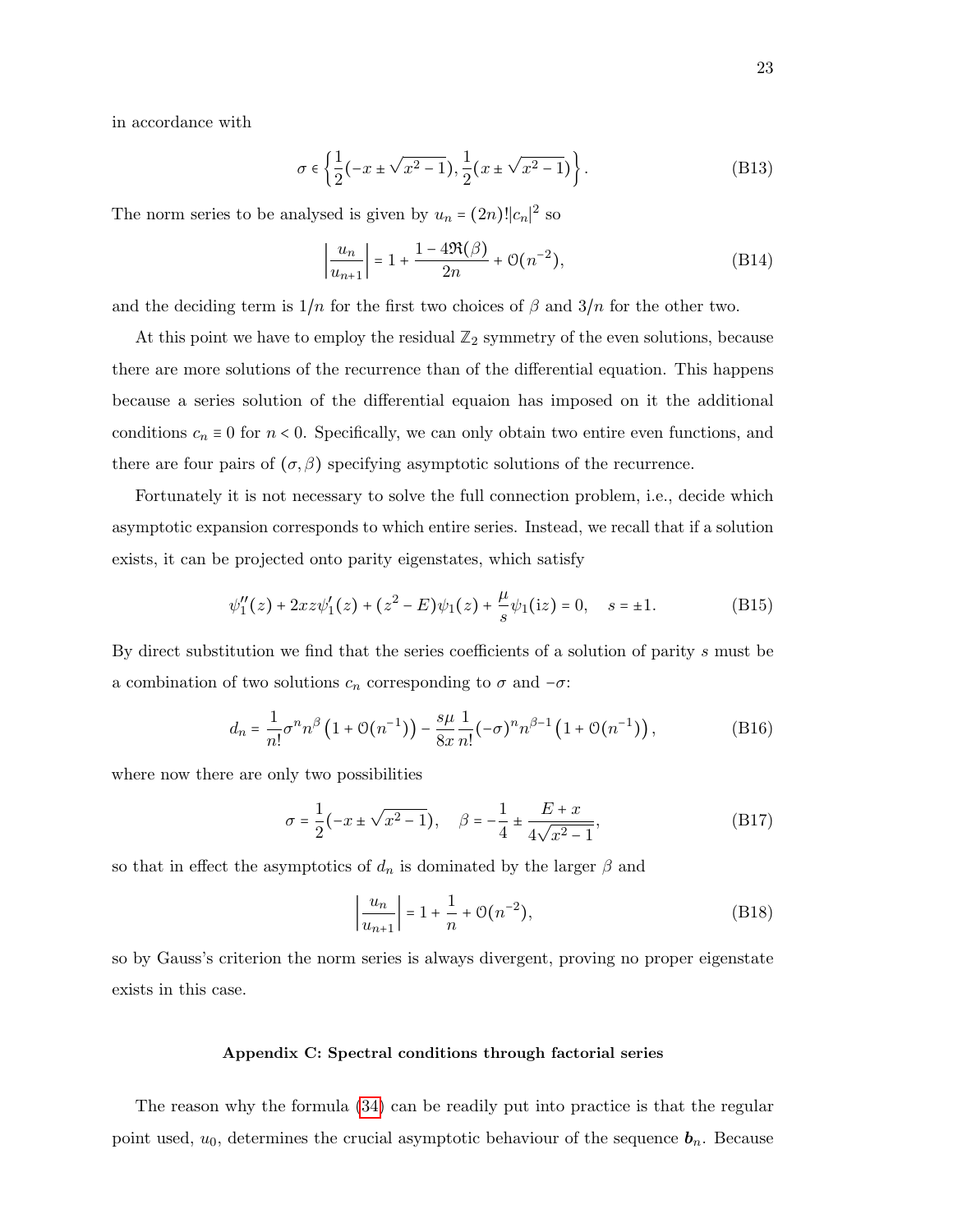the  $\Gamma$  function factors in the sum are of the order  $\mathcal{O}(n^{-1-j-\nu})$ , asymptotically one has

$$
\boldsymbol{b}_n \sim \frac{1}{\sqrt{2\pi}} \left(\frac{u_0 \mathbf{e}}{n}\right)^n n^{-\nu - 3/2} \left(u_0 \boldsymbol{h}_0 + \mathcal{O}(n^{-1})\right),\tag{C1}
$$

so, by [\(20\)](#page-6-2),  $u_0$  is the type of the associated entire function  $f(\xi)$  and also of  $\psi(z)$ . It will thus suffice to consider only solutions and contours around the two points  $u_0 = \pm \kappa/2$ , which give the normalizable types. The other singular points influence the radius of convergence of [\(33\)](#page-9-1), so for this series to be integrated term by term over the contour  $C$ , the point  $u_0$ must lie closer to zero than to any other singular point, giving the condition  $\kappa \leq 1/\sqrt{2}$ . When this condition does not hold, a change of variable is required, which amounts to using a different series for  $v$ , as explained in detail in appendix [D,](#page-24-0) but in the end  $b_n$  is still represented by a factorial series.

When one exponent is  $-m \in \mathbb{Z}_-$ , the logarithmic solution  $\mathbf{v} = \mathbf{v}_1 + \log(u - u_0)\mathbf{v}_2$  has to be used, and we notice that continuation around the contour  $C$  acts on this solution as  $v \rightarrow v + 2\pi i v_2$ . Both  $v_i$  are single-valued so the contour can be decomposed into two line segments and an arbitrarily small circle giving

$$
\int_C u^n \mathbf{v} \mathrm{d}u = \int\limits_0^{u_0-\varepsilon} u^n \log(u-u_0) \mathbf{v}_2 \mathrm{d}u + \oint\limits_{|u-u_0|=\varepsilon} u^n \mathbf{v} \mathrm{d}u + \int\limits_{u_0-\varepsilon}^0 u^n (\log(u-u_0) + 2\pi \mathbf{i}) \mathbf{v}_2 \mathrm{d} = I(\varepsilon),
$$
\n(C2)

and because the exponent of  $v_2$  is zero, we can take the limit

$$
I(\varepsilon) \xrightarrow[\varepsilon \to 0]{} 2\pi i \operatorname{res}_{u_0}(u^n \mathbf{v}_1) - 2\pi i \int_0^{u_0} u^n \mathbf{v}_2 \mathrm{d}u = 2\pi i \left( u_0^n \sum_{j=0}^{m-1} \frac{\mathbf{h}_{-j-1} n!}{j!(n-j)!} - \int_0^{u_0} u^n \mathbf{v}_2 \mathrm{d}u \right), \quad \text{(C3)}
$$

so the situation is the same as before, because the summand behaves as  $\mathcal{O}(n^j)$ , and the integral gives another factorial series as in [\(34\)](#page-9-0).

Finally, we remark that the exceptional case when  $-m \in \mathbb{Z}$  and the logarithmic term vanishes, corresponds to the Juddian solutions discovered by Emary and Bishop. This can be verified by comparing the values of energy numbered by the integer  $m$  and the algebraic conditions on the other parameters which guarantee the absence of logarithms. The solutions are then of the form  $\exp(\sigma z^2)P(z)$ , for a polynomial P, so their expansions are still infinite series, but their Laplace transforms, hence the solutions  $v$ , are rational.

Let now  $\mathbf{b}_n^{\pm}$  denote the solutions of the recurrence equation [\(18\)](#page-6-4), constructed by means of the Mellin transform around  $u_0 = \pm \kappa/2$ , respectively. Their asymptotic growth is as required, and it remains to be checked whether the solution  $a_n$ , obtained around  $\xi = 0$ , is their linear combination. Because we are dealing with a linear recurrence it is enough to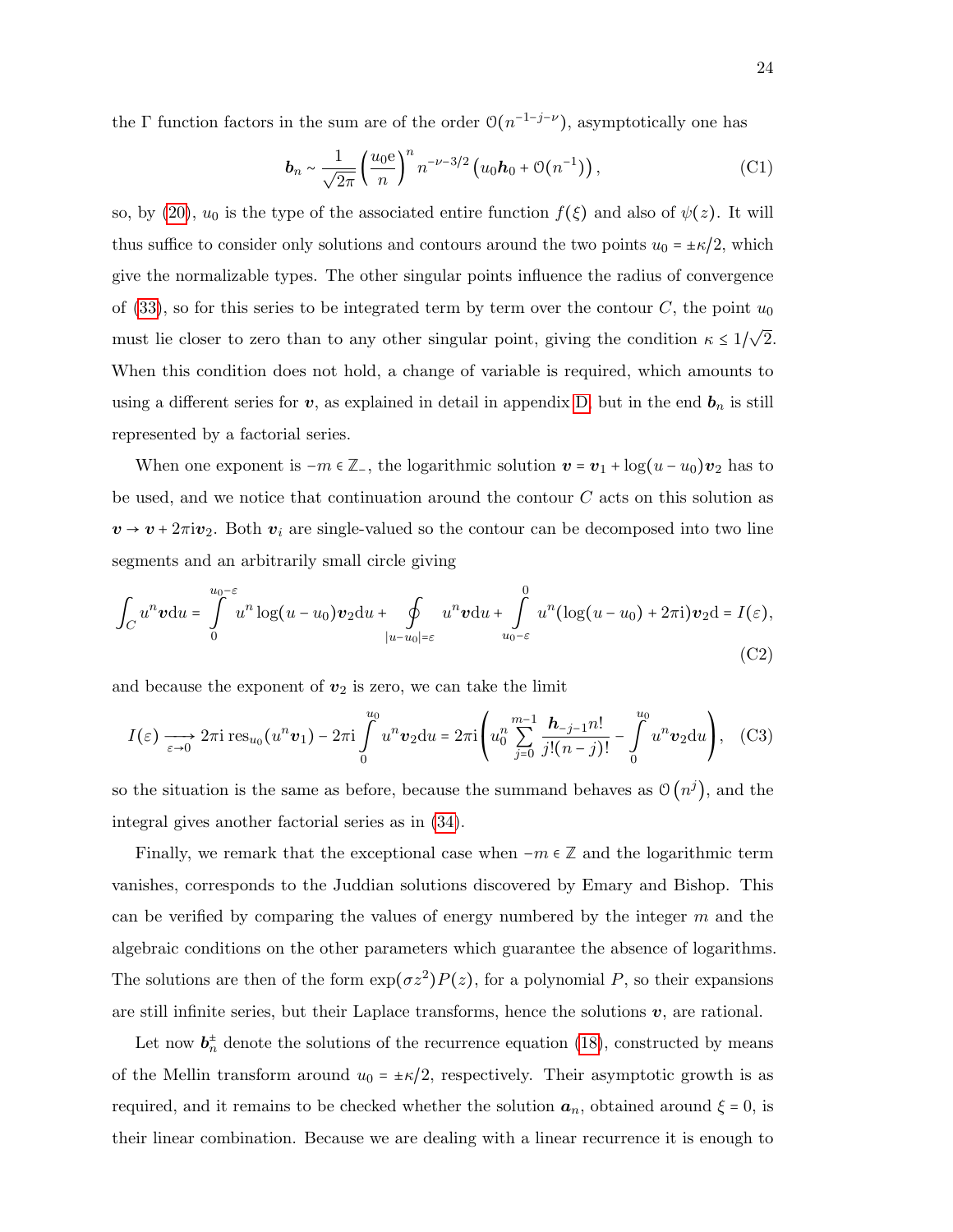check the linear dependence for two consecutive elements, which means that if, for some  $n_0 \geq 2$ , the rank of the 4×3 matrix

$$
\begin{bmatrix} a_{n_0} & b_{n_0}^+ & b_{n_0}^- \\ a_{n_0+1} & b_{n_0+1}^+ & b_{n_0+1}^- \end{bmatrix}, \tag{C4}
$$

is less than 3, then  $a_n \in \text{Span}(b_n^+, b_n^-)$ . In practice one has to check that all the 3×3 minors of the above matrix vanish. If that happens for some value of energy, there exists an entire solution of the desired asymptotics, i.e, with finite norm.

## <span id="page-24-0"></span>Appendix D: Factorial series for general position of singular points

Let us deal with the radius of convergence of the series  $(33)$ . The crucial obstacle is that both the regular points  $\frac{\kappa}{2}$  and  $\frac{1}{2\kappa}$  can be arbitrarily close to  $\frac{1}{2}$  as  $\kappa$  gets close to 1 (and likewise for their negative counterparts), so the radius of convergence gets smaller and smaller. To remedy this one can choose the following new independent variable

$$
w = \left(\frac{u}{u_0}\right)^p,\tag{D1}
$$

with a sufficiently large, real p. For clarity let us look at the positive regular point  $u_0 = \kappa/2$ as the negative case is analogous. The point of larger absolute value will be mapped into  $(1/\kappa^2)$  $\overline{\phantom{a}}$  $P$ , which can be made larger than 2 by taking

$$
p > \log_{\frac{1}{\kappa^2}}(2) = -\frac{\ln 2}{2\ln \kappa},\tag{D2}
$$

or, for computational purposes,

$$
p = \max\left\{1, \frac{1}{2(1-\kappa)}\right\},\tag{D3}
$$

becasue for  $\kappa < 2^{-1/2} \approx 0.7$  there radius of convergence is already large enough, and otherwise we have  $-\ln \kappa > 1 - \kappa$ .

With proper p, the above mapping will send a small connected region around  $u = u_0$ into the disk of radius 1 centered at  $w = 1$ , so the Mellin integral will change to

$$
\mathcal{M}[v]_n = \frac{u_0^n}{p\Gamma(n+1)} \int_C w^{\frac{n}{p}-1} \tilde{v}(w) \mathrm{d}w,\tag{D4}
$$

with  $\tilde{v}(w) = v(u_0 w^{1/p}) = v(u)$  being holomorphic around  $w = 1$ . An example of such a disk map is shown in Figure [3.](#page-25-0) One can then expand  $\tilde{v}(w)$ , and tie it with the expansion of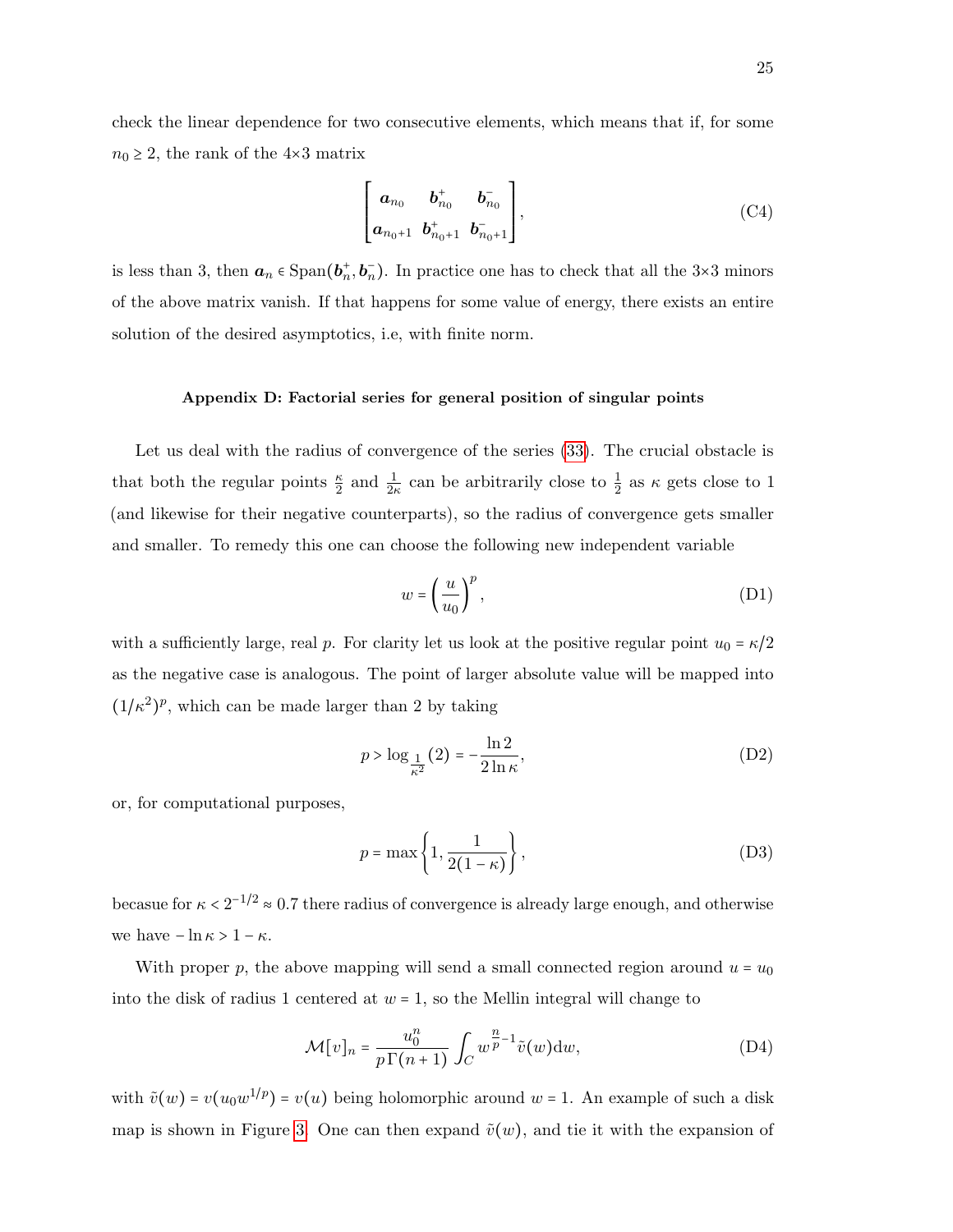

<span id="page-25-0"></span>FIG. 3: The mapping of regions between  $u$  and  $w$ . Dashed circle shows the disk of convergence of  $g(u)$  as the series [\(33\)](#page-9-1), and the grey region is where the expansion [\(D5\)](#page-25-1) of  $\tilde{g}(w)$  converges. Solid black line is the integration path  $C$  of the Mellin transform.

 $v(u)$ 

<span id="page-25-1"></span>
$$
\tilde{v}(w) = \sum_{j=0}^{\infty} H_j (w-1)^{\nu+j} =
$$
\n
$$
v(u_0 w^{1/p}) = \sum_{k=0}^{\infty} h_k u_0^{\nu+k} (w^{1/p} - 1)^{\nu+k} = \sum_{k=0}^{\infty} h_k u_0^{\nu+k} \left( \sum_{l=1}^{\infty} {\binom{1/p}{l}} (w-1)^l \right)^{\nu+k}.
$$
\n(D5)

Comparing the two series the following relation between their coefficients can be found

$$
H_j = u_0^{\nu} \sum_{k=0}^{j} B_{j-k} \sum_{m=0}^{k} A_{m,k} h_m u_0^m,
$$
 (D6)

where  $A_{m,j}$  are given recursively by

$$
A_{0,j} = \delta_{0j},
$$
  
\n
$$
A_{1,j} = \binom{1/p}{j},
$$
  
\n
$$
A_{m,j} = \sum_{l=1}^{j-m+1} \binom{1/p}{l} A_{m-1,j-l}, \text{ for } j \ge m,
$$
  
\n
$$
A_{m,j} = 0, \text{ for } j < m,
$$
\n(11)

and  $\mathcal{B}_j$  are the series coefficient in

$$
(w^{1/p} - 1)^{\nu} = (w - 1)^{\nu} \sum_{j=0}^{\infty} B_j (w - 1)^j.
$$
 (D8)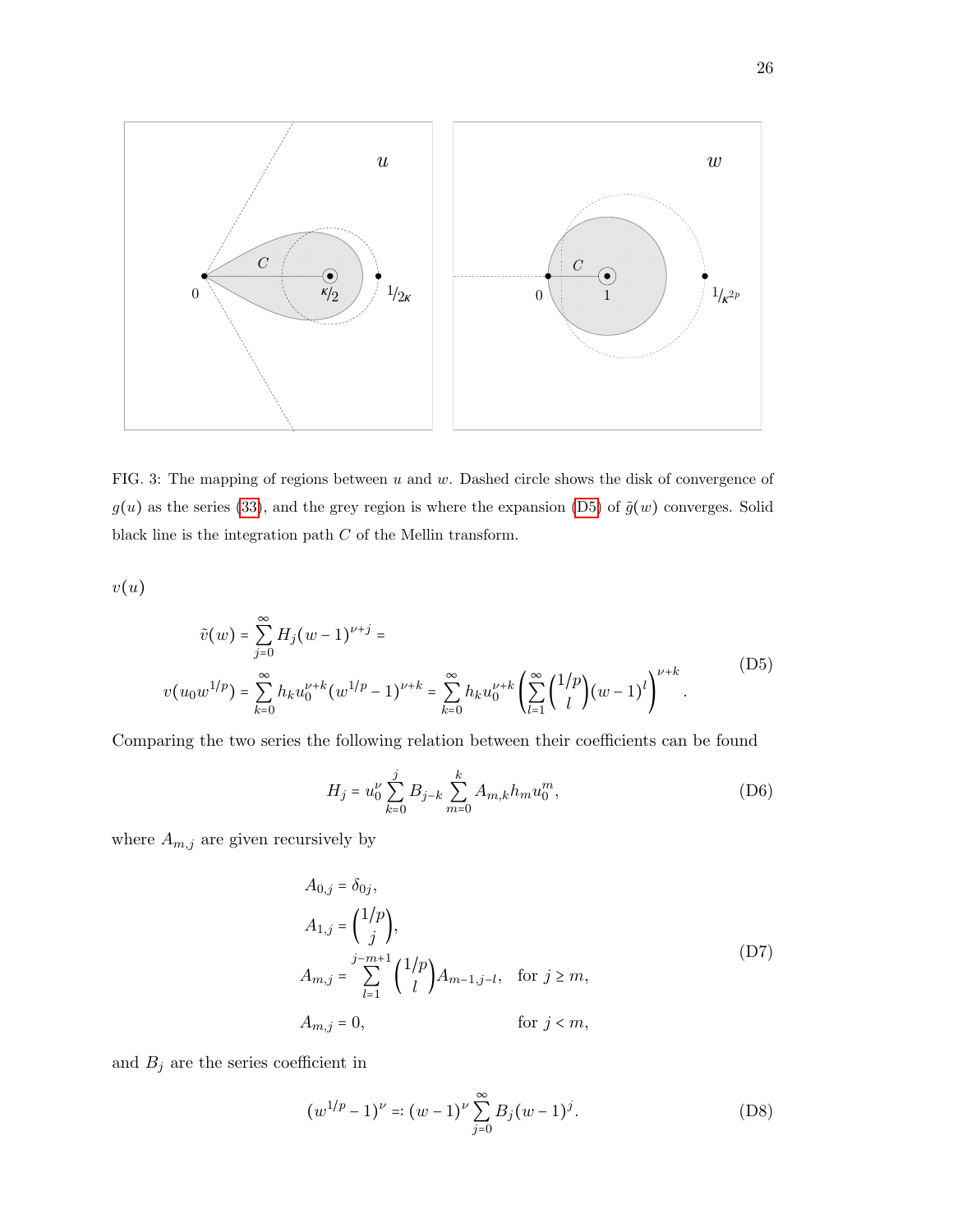Finally, the modified Mellin transform can be given as

$$
\mathcal{M}[g]_n = \frac{u_0^n}{p \Gamma(n+1)} \sum_{j=0}^{\infty} \frac{(-1)^{\nu+j} \Gamma\left(\frac{n}{p} + 1\right) \Gamma(1+j+\nu)}{\Gamma\left(2+j+\frac{n}{p}+\nu\right)} H_j. \tag{D9}
$$

Alternatively,  $H_j$  can be obtained directly, without the use of  $h_j$ , by writing the system in the variable w. Such differential equation has coefficients which are not rational but they admit power series expansion in the relevant region so the solution can be constructed by the Frobenius method around  $w = -1$ .

- <span id="page-26-0"></span>[1] Maciejewski, A. J., Przybylska, M., and Stachowiak, T. (2014). Analytical method of spectra calculations in the Bargmann representation. Physics Letters A, 378(46), 3445-3451.
- <span id="page-26-1"></span>[2] C. Gerry, Two-photon Jaynes-Cummings model interacting with the squeezed vacuum, Phys. Rev. A 37, 2683 (1988)
- <span id="page-26-4"></span><span id="page-26-3"></span>[3] C. Emary, PhD Thesis, Manchester, 2001.
- [4] Emary, C. and Bishop, R. F. (2002). Exact isolated solutions for the two-photon Rabi Hamiltonian. Journal of Physics A: Mathematical and General, 35(39), 82318241.
- <span id="page-26-2"></span>[5] Penna, V. and Raffa, F.A., 2016. Off-resonance regimes in nonlinear quantum Rabi models. Physical Review A, 93(4), p.043814.
- <span id="page-26-6"></span>[6] Maciejewski, A. J., Przybylska, M., and Stachowiak, T. (2015). An exactly solvable system from quantum optics. Physics Letters, Section A: General, Atomic and Solid State Physics, 379(2425), 15031509.
- <span id="page-26-7"></span>[7] V. Bargmann, On a Hilbert space of analytic functions and an associated integral transform, Comm. Pure Appl. Math. 14 (1961) 187–214.
- <span id="page-26-8"></span>[8] D. J. Newman, H. S. Shapiro, A Hilbert space of entire functions related to the operational calculus .
- <span id="page-26-9"></span>[9] D. J. Newman, H. S. Shapiro, Certain Hilbert spaces of entire functions, Bull. Amer. Math. Soc. 72 (1966) 971–977.
- <span id="page-26-10"></span>[10] B. Y. Levin, Lectures on entire functions, Vol. 150 of Translations of Mathematical Monographs, American Mathematical Society, Providence, RI, 1996, in collaboration with and with a preface by Yu. Lyubarskii, M. Sodin and V. Tkachenko, Translated from the Russian manuscript by Tkachenko.
- <span id="page-26-12"></span><span id="page-26-11"></span>[11] R. P. Boas, Jr., Entire functions, Academic Press Inc., New York, 1954.
- [12] A. Vourdas, Analytic representations in quantum mechanics, J. Phys. A, Math. Gen. 39 (2006) R65.
- <span id="page-26-5"></span>[13] I. Travěnec, Solvability of the two-photon Rabi hamiltonian, Phys. Rev. A 85 (2012) 043805.